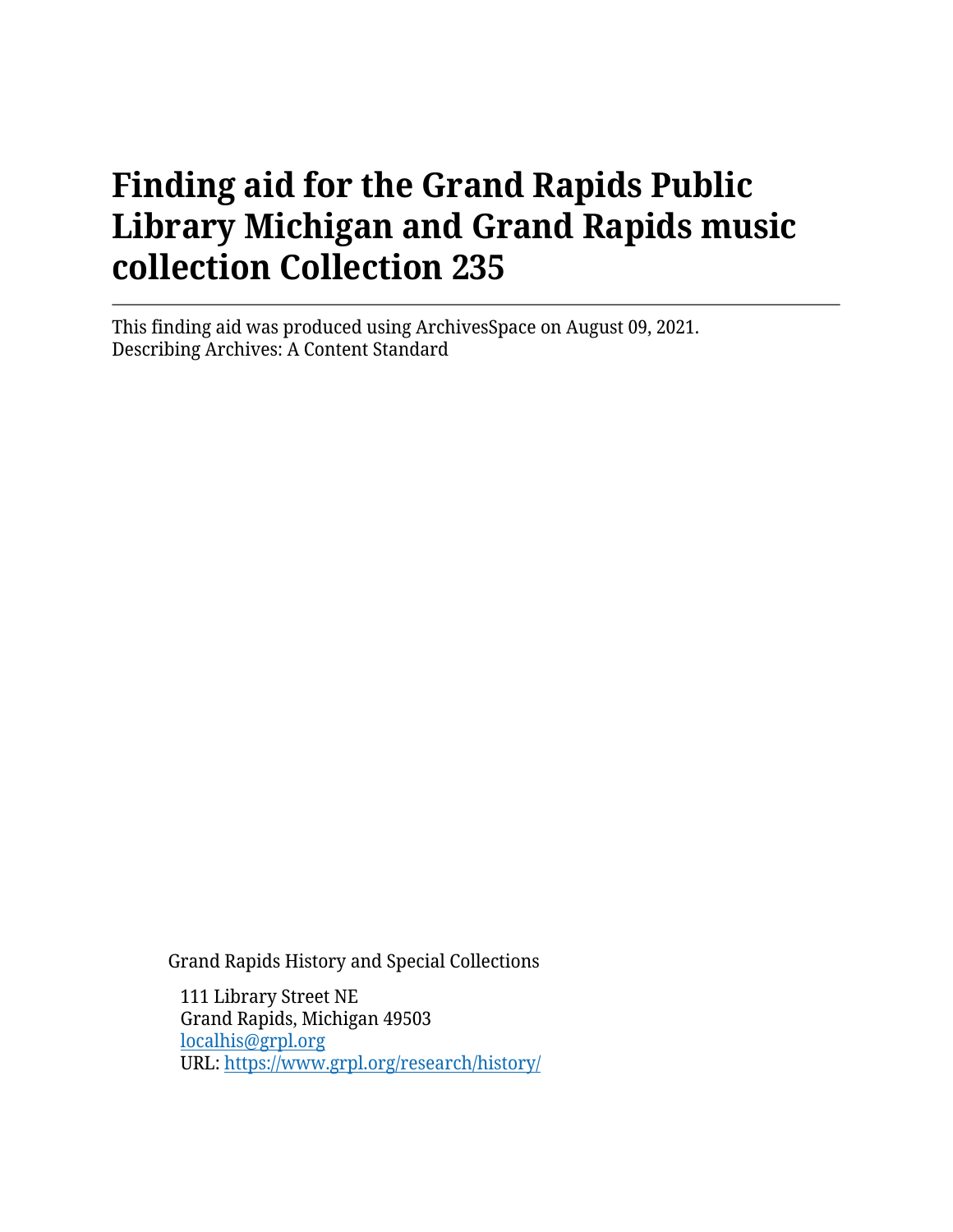## <span id="page-1-0"></span>**Table of Contents**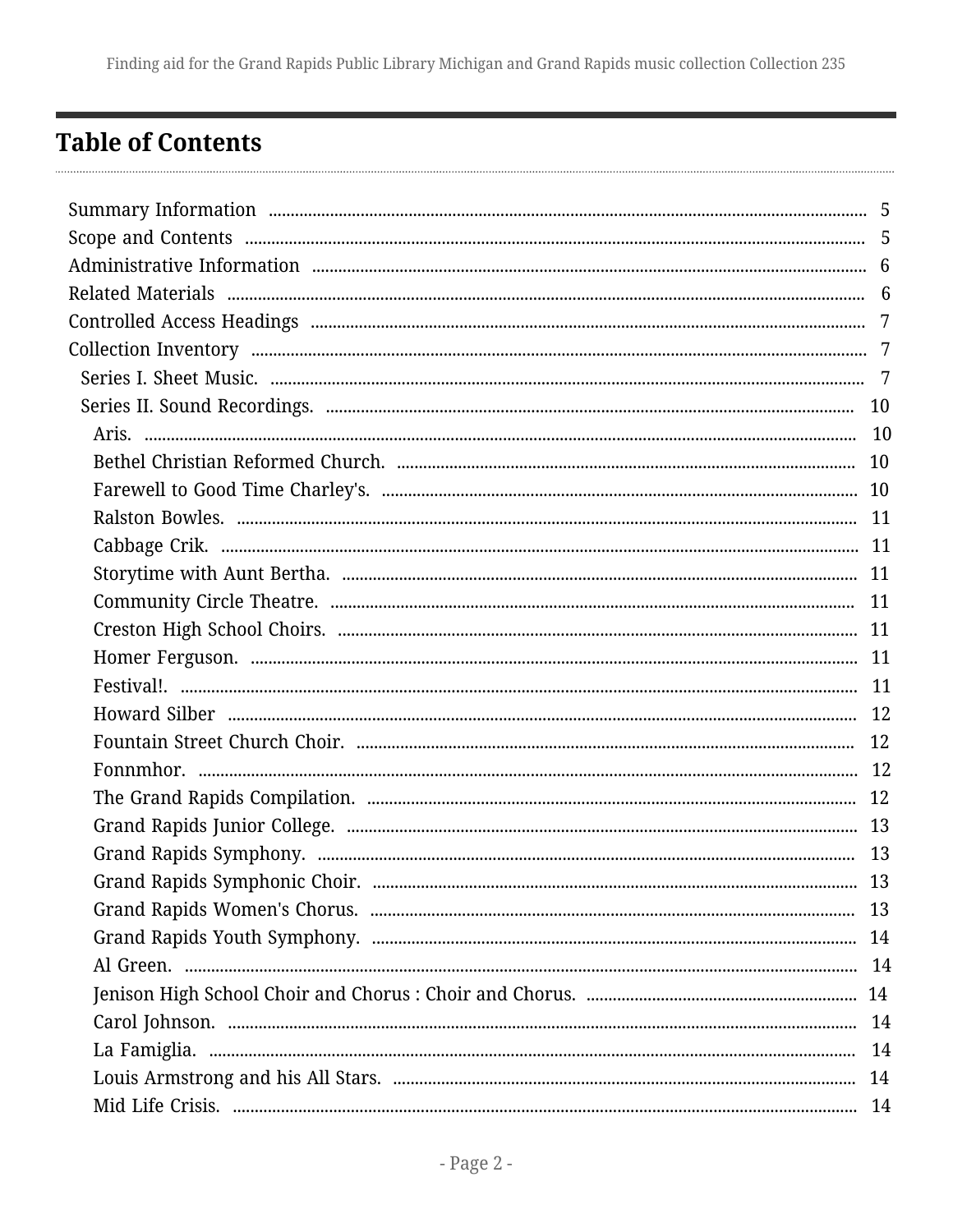| School Song Knapsack : a collection of songs for Common Schools / compiled by H.R. |  |
|------------------------------------------------------------------------------------|--|
|                                                                                    |  |
|                                                                                    |  |
|                                                                                    |  |
|                                                                                    |  |
|                                                                                    |  |
|                                                                                    |  |
|                                                                                    |  |
|                                                                                    |  |
|                                                                                    |  |
|                                                                                    |  |
|                                                                                    |  |
|                                                                                    |  |
|                                                                                    |  |
|                                                                                    |  |
|                                                                                    |  |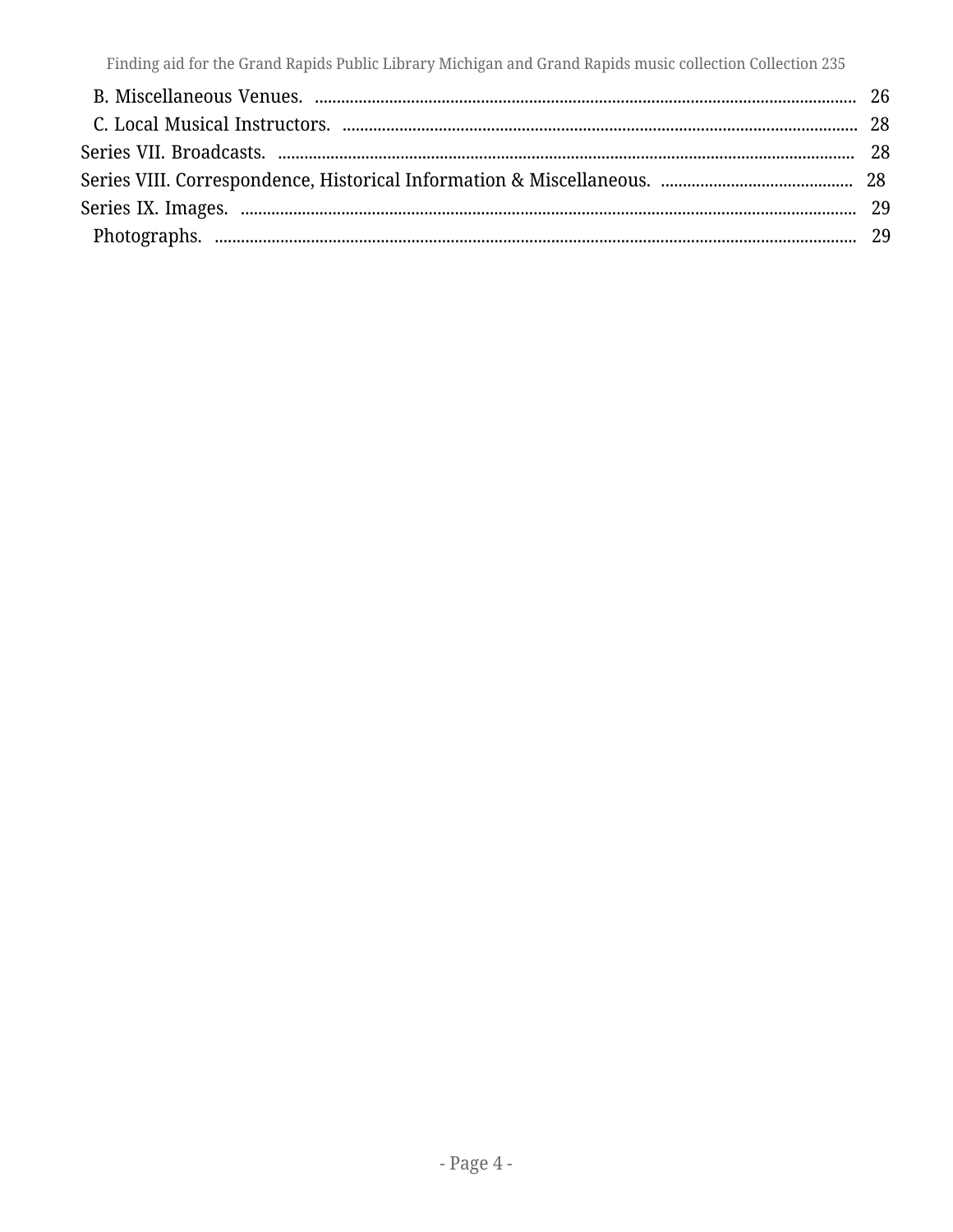## <span id="page-4-0"></span>**Summary Information**

| <b>Repository:</b>                                              | <b>Grand Rapids History and Special Collections</b>                                                                                                                                                                                                                                                                                                                                                                                                                                                                                                                                                                                                                                                                                                                                                |
|-----------------------------------------------------------------|----------------------------------------------------------------------------------------------------------------------------------------------------------------------------------------------------------------------------------------------------------------------------------------------------------------------------------------------------------------------------------------------------------------------------------------------------------------------------------------------------------------------------------------------------------------------------------------------------------------------------------------------------------------------------------------------------------------------------------------------------------------------------------------------------|
| Title:                                                          | Grand Rapids Public Library Michigan and Grand Rapids music<br>collection                                                                                                                                                                                                                                                                                                                                                                                                                                                                                                                                                                                                                                                                                                                          |
| ID:                                                             | <b>Collection 235</b>                                                                                                                                                                                                                                                                                                                                                                                                                                                                                                                                                                                                                                                                                                                                                                              |
| <b>ID</b> [Archivists<br><b>Toolkit</b><br>Database::RESOURCE]: | 243                                                                                                                                                                                                                                                                                                                                                                                                                                                                                                                                                                                                                                                                                                                                                                                                |
| Date:                                                           | no date                                                                                                                                                                                                                                                                                                                                                                                                                                                                                                                                                                                                                                                                                                                                                                                            |
| <b>Physical</b><br>Description:                                 | 9.9 Linear Feet                                                                                                                                                                                                                                                                                                                                                                                                                                                                                                                                                                                                                                                                                                                                                                                    |
| Language of the<br><b>Material:</b>                             | English.                                                                                                                                                                                                                                                                                                                                                                                                                                                                                                                                                                                                                                                                                                                                                                                           |
| Abstract:                                                       | This is a devised subject related collection that brings together<br>various small accessions of materials of music made primarily<br>in Grand Rapids, Michigan or information on the musical<br>organizations of the area. Some documentation of composers<br>and Grand Rapids and Michigan compositions is included. A<br>small representation of music presentation formats (including<br>sheet music, vinyl records, cassette tapes and digital storage<br>formats) is found. Information about performers, either<br>individuals or organizations, is presented via programs,<br>clippings or ephemera and occasionally correspondence. All<br>types of music are represented in the collection, from the more<br>traditional classical music organizations to contemporary<br>popular music. |

#### **^** [Return to Table of Contents](#page-1-0)

## <span id="page-4-1"></span>**Scope and Contents**

This devised collection was originally organized to house miscellaneous music materials found during the 2000 era move. It has continued to grow with the addition of small accessions of music items either found in the collections, or received as gifts or purchases.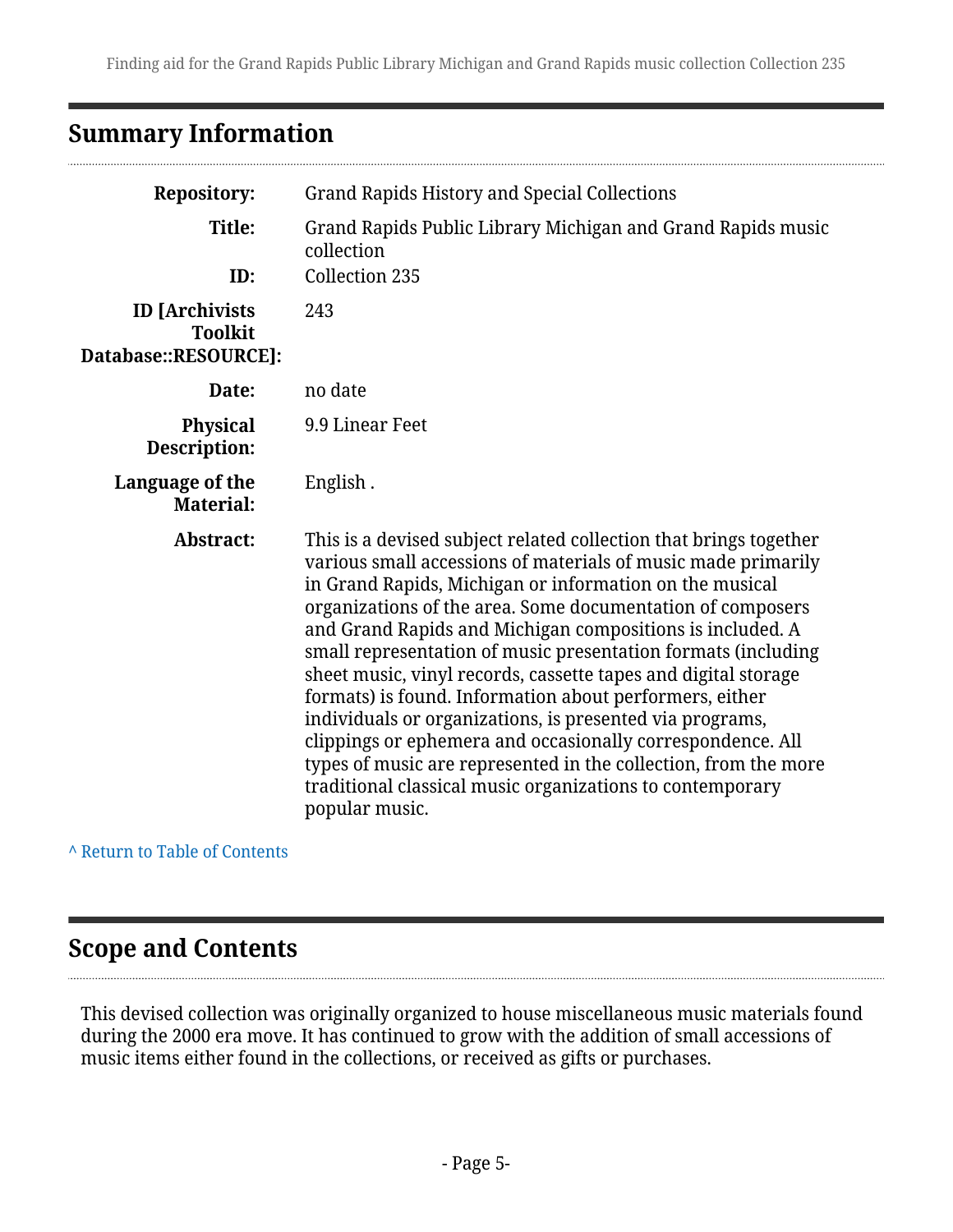As with other general subject collections, growth would ideally be guided by strong collection development to acquire representative materials from all music genres and time periods, as time allows.

Currently, the collection is new and small and represents random acquisitions, with references to some music organizations consistent in the community, as well as other contemporary or emergent groups.

The Grand Rapids Symphony Orchestra and the Schubert Club are examples of organizations which were originally documented in this collection and now have separate and larger collections, with materials contributed either from the organization or from interested others.

**^** [Return to Table of Contents](#page-1-0)

## <span id="page-5-0"></span>**Administrative Information**

#### **Publication Statement**

Grand Rapids History and Special Collections

111 Library Street NE Grand Rapids, Michigan 49503 [localhis@grpl.org](mailto:localhis@grpl.org) URL:<https://www.grpl.org/research/history/>

#### **^** [Return to Table of Contents](#page-1-0)

## <span id="page-5-1"></span>**Related Materials**

### **Related Materials**

This collection originally contained materials which have now been removed to, or complement the holdings of, three additional collections:

Coll. 337: Grand Rapids Public Library Grand Rapids Symphony Collection.

Coll. 338: Grand Rapids Public Library Opera Grand Rapids Collection.

Coll. 351: Schubert Male Chorus of Grand Rapids, Michigan. The Library was given the official archives of this historical club in 2005.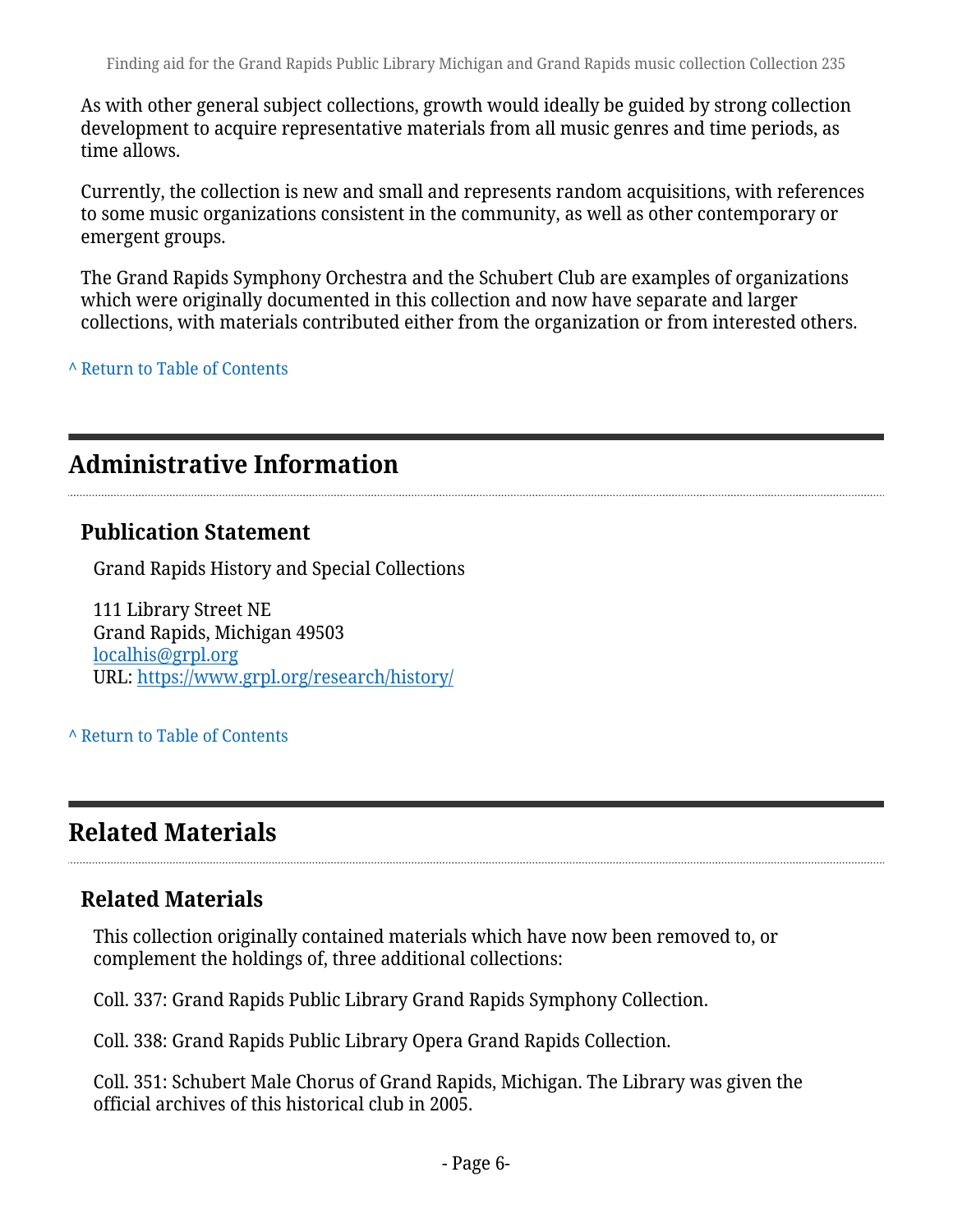#### **^** [Return to Table of Contents](#page-1-0)

## <span id="page-6-0"></span>**Controlled Access Headings**

- Grand Rapids (Mich.) -- History
- sound recordings
- sheet music
- Composers -- Michigan -- Grand Rapids
- Musicians -- Michigan -- Grand Rapids

## <span id="page-6-1"></span>**Collection Inventory**

#### <span id="page-6-2"></span>**Series I. Sheet Music.**

| <b>Title/Description</b>                                                                                                                                                                                           | <b>Instances</b> |                     |
|--------------------------------------------------------------------------------------------------------------------------------------------------------------------------------------------------------------------|------------------|---------------------|
| Sheet music of Rev. Edward Boone, Pastor and Evangelist,<br>655 Delaware St., S.E., Grand Rapids, Michigan.<br>P2009.012.1-12                                                                                      | Box 3            |                     |
| <b>Scope and Contents</b>                                                                                                                                                                                          |                  |                     |
| Twelve separate songs, most with 1929 copyright,<br>some with 1931 copyright. Notes state that some are<br>also available on phonograph records, sung by family<br>members.                                        |                  |                     |
| Biff Bang / Staged by Jerome Cargill, Lyrics by Gale Barton,<br>music by Clarence Decker. Presented by College Club<br>of Central High School. Cover illustration by Bartow<br>Underhill(?) [G.R.] : Barton, 1917. | Box 1            | Folder 0.05         |
| General                                                                                                                                                                                                            |                  |                     |
| Has impression of Friedrich Music House on cover.<br>Ukulele keying diagrams by Vernon Foote on back<br>cover of Boo Hoo.                                                                                          |                  |                     |
| Border Ballad / Ferdinand Warner ; Sir Walter Scott.<br>Inscribed to J. Francis Campbell. Formerly M784.7.W24.<br>431720.                                                                                          | Box 1            | Folder 1            |
| The Carnival of Fun 2 step / by Dan Ball. Grand Rapids :<br>Daniel Ball & Co., [1897] Grand Rapids Carnival of Fun,<br>October 26-29, 1897. Anonymous. 432511 Formerly<br>M786.46.B21.                             | Box 1            | Folder <sub>2</sub> |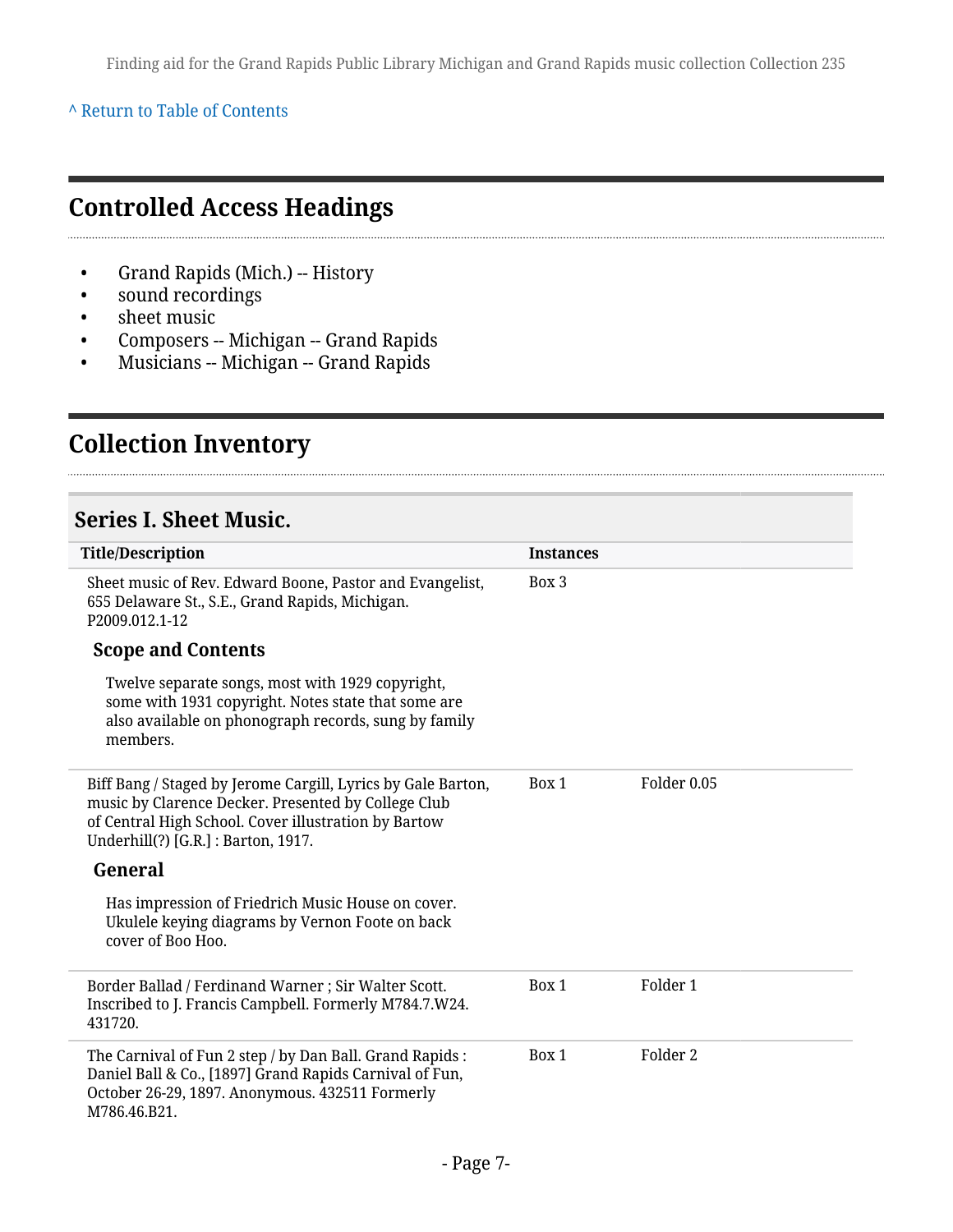| The Carnival of Fun 2 step / by Dan Ball. Grand Rapids<br>Daniel Ball & Co., [1897] Grand Rapids Carnival of Fun,<br>October 26-29, 1897.                                                                                                                            | Box 1          | Folder 3            |
|----------------------------------------------------------------------------------------------------------------------------------------------------------------------------------------------------------------------------------------------------------------------|----------------|---------------------|
| Chase Bros. Grand Triumphal March / R.A. Wellenstein. G.R.,<br>Mich.: Chase Brothers' Piano Co.; G.R.: J. Rookus, printer,<br>1888.                                                                                                                                  | Box 1          | Folder 4            |
| Chase Bros. Factory: 61, 63, 65, 67, 71 S. Front St.                                                                                                                                                                                                                 | Box 1          | Folder 4            |
| Chase Bros. Office & Salesroom, 92 Monroe St. Chase<br>Brothers ad on back cover, 1987.017.2.                                                                                                                                                                        | Box 1          | Folder 4            |
| Company D. Waltzes / by Charles E. Roat, Battle Creek,<br>Mi, As played by the Germania Band & Orchestra. C. 1897.<br>Dedicated to the Battle Creek Guards, M.N.G. Company D,<br>2nd Infantry. [Cover is Color laser copy; body is regular<br>photocopy]. 2001.098B. | Box 1          | Folder 4.5          |
| Dainty Daffodills. Walter E. Miles. 2012.016.                                                                                                                                                                                                                        | <b>Box 1.5</b> |                     |
| Dancing Leaves. Walter E. Miles. 2012.016.                                                                                                                                                                                                                           | <b>Box 1.5</b> |                     |
| Dear Old Central / lyrics by W. Amos Thompson, melody<br>by Royal A. Chappell. Grand Rapids: Thompson Music<br>Publishing Co. c. 1912. Formerly M784.6.C37.                                                                                                          | Box 1          | Folder 5            |
| Fireflies. Walter E. Miles. 2012.016.                                                                                                                                                                                                                                | <b>Box 1.5</b> |                     |
| Flirtation / words by Georgia Shear, music by Gertrude<br>Buck. G.R.: publ. By Gertrude Buck, Wellington Flats, 1894.<br>1987.017.3.                                                                                                                                 | Box 1          | Folder <sub>6</sub> |
| For the Honor of the U.S.A. Martin F. Schram. Leo Friedman.<br>2012.016.                                                                                                                                                                                             | <b>Box 1.5</b> |                     |
| Good-Bye : the song immortal. With violin and cello<br>obbligato / words by Christina Rossetti; music by Bassilios<br>Andrea Kyros. Concert Ed. Chicago : Venus Music Publ. 1928.<br>00.[747].1 Formerly M784.3.K998g.                                               | Box 1          | Folder 7            |
| Grand Rapids / Reuben Brooks, May 1916. 4 sheets, versions.                                                                                                                                                                                                          | Box 1          | Folder <sub>8</sub> |
| Grand Rapids Festival Song / words & music by Ralston<br>Bowles; arrangement by Brad R. Wildey. G.R. : Arts Council,<br>1977. (2 copies) [Duplicates from Coll. 236].                                                                                                | Box 3          |                     |
| Grand Rapids Flag / by A.D. Mayer, arranged by Gregory<br>Kerkorian for voice and piano. Lake State Publications,<br>Grand Rapids, Mi. c. 2005. 2005.032C. Signed by Mayer,<br>March 28, 2006.                                                                       | Box 3          |                     |
| ProQuest copy of GR Press story, May 3, 2005. "Saving pools<br>—Can it be done for a song?; Composer hopes folks buy<br>sheet music so money can go to keep city kids in the swim.                                                                                   | Box 3          |                     |
| Grand Rapids Grand [Grand Grand Rapids] / words by<br>Adiran Swets, Music by Jack Normain Kimmell, 1976.<br>Winner of the St. Cecelia bicentennial Grand Rapids song<br>context. Autographed by Swets(?) 00.[658].1.                                                 | Box 3          |                     |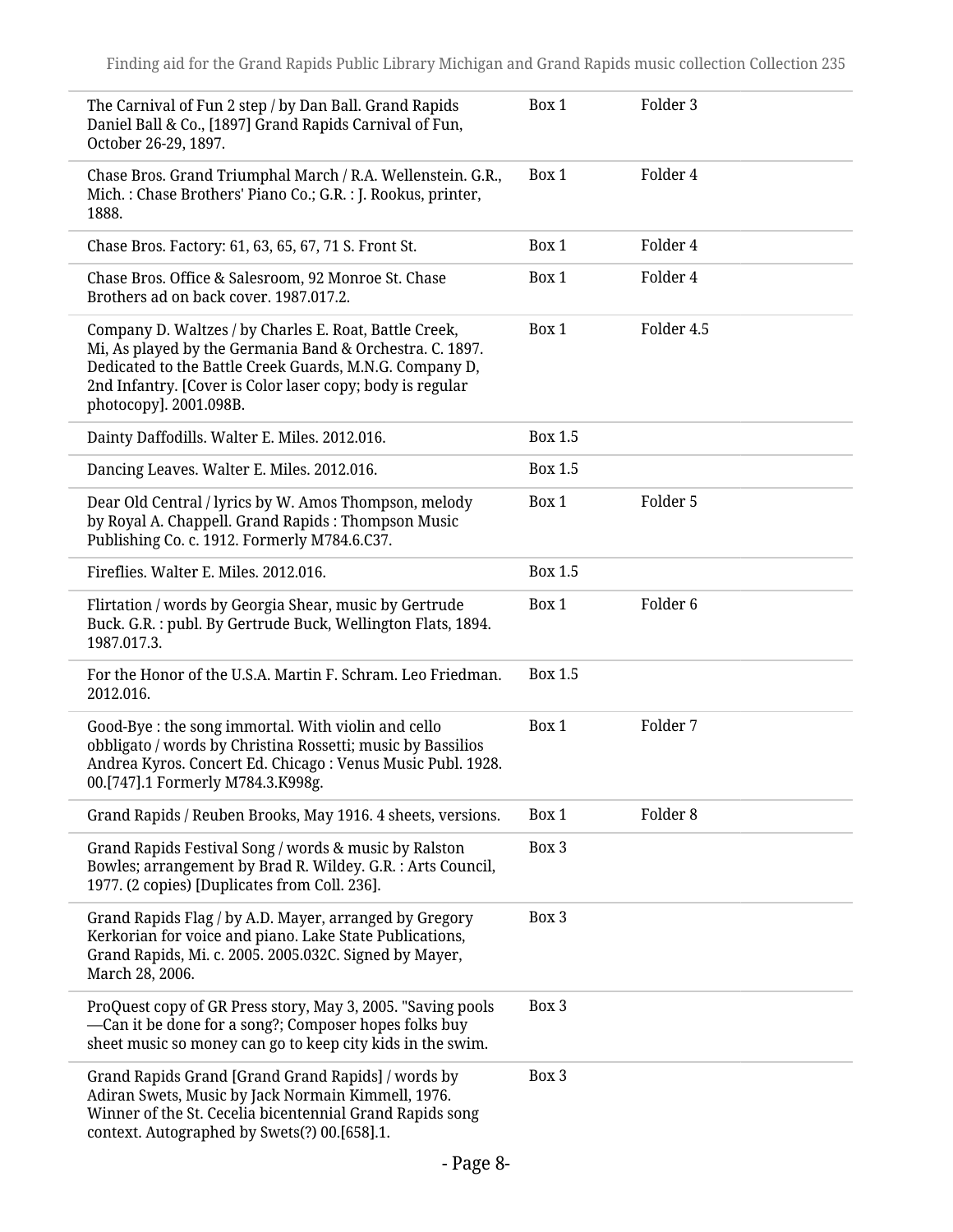| Grand Rapids Grand [Grand Grand Rapids] / by Adiran<br>Swets, Music by Jack Normain Kimmell, 1976. Winner of<br>the St. Cecelia bicentennial Grand Rapids song context. 00.<br>[752].1 Formerly M784.71.K571s.                                       | Box 1   | Folder 9  |
|------------------------------------------------------------------------------------------------------------------------------------------------------------------------------------------------------------------------------------------------------|---------|-----------|
| Grand Rapids Lancers / by Fred Waring & Pat Ballard. N.Y. :<br>Words and Music, Inc., 1939. P2000.059.                                                                                                                                               | Box 1   | Folder 10 |
| I Want to go Back to Michigan : Down on the Farm / Irving<br>Berlin. N.Y.: Waterson, Berlin & Synder Co., 1914. c. 100.<br>$[141]$ .1 / c. 2 2007.004.015.                                                                                           | Box 1   | Folder 11 |
| Jennie [Compiled sheet music from the Jennie T.E. Perkins<br>Estate] 00.[5677].1.                                                                                                                                                                    | Box 1.5 |           |
| Valley City Mazurka / composed by Julia Peirce Briggs. G.R. :<br>E. Moore ; N.Y. : Warren, 1867. Dedicated to Ella A. Peirce.                                                                                                                        | Box 1.5 |           |
| Marsz Arkopolan / S.B. Lipczynski, 1906. Formerly<br>M784.3.L663m.                                                                                                                                                                                   | Box 1   | Folder 12 |
| Michigan Songs / [Harry B. Welliver, editor]. Ca. 1971.<br>Lansing: Mich. Dept. of Education, Bureau of Library<br>Services. 00.[751].1 Formerly M784.71.W461m.                                                                                      | Box 3   |           |
| Michigan's Own Song / Music by Ferdinand Warner, words<br>by A.W. Bell Grand Rapids: Evening Press, c. 1904. Acc.<br>477883. Formerly M784.4.W24.                                                                                                    | Box 1   | Folder 13 |
| Michigan's Own Song / Music by Ferdinand Warner, words<br>by A.W. Bell Grand Rapids: Evening Press, c. 1904. 00.<br>$[749]$ .1.                                                                                                                      | Box 1   | Folder 14 |
| Michigan's Own Song / Music by Ferdinand Warner, words<br>by A.W. Bell Grand Rapids: Evening Press, c. 1904. Acc.<br>242509. 00.[748].1 Formerly M784.4.W24.                                                                                         | Box 1   | Folder 15 |
| Moonbeams on the Lake: Barcarolle / by W.F. Sudds. 30<br>Canal St., Grand Rapids, Mich.: Friedrich Bros., c. 1881 by<br>W.F. Shaw. 1987.17.1. Cover lithograph by Thos. Hunter,<br>Phila.                                                            | Box 1   | Folder 16 |
| Mu Delta Sigma : two step / composed by Mabel Hufford.<br>Grand Rapids, Mich.: publ. By W.M. Hufford, 1896. Acc.<br>475843 Formerly M786.46.H87.                                                                                                     | Box 1   | Folder 17 |
| Newaygo Valley Dreams / words by Zelda Stocker, music by<br>Virginia Bettes. Grant, Mich.: Stocker & Bettes, 1934.                                                                                                                                   | Box 1   | Folder 18 |
| Ottawa Hills High School Songs. Includes 1) Ottawa Hymn /<br>words & music by Jean Porter 2) Ottawa Fight Song / words<br>and melody Forest D. Gould; arranged by Jacqueline Frye.<br>N.d. Original illustration on cover by M. Berans. 2006.053.11. | Box 3   |           |
| Pershing's Sammies: marching song / words and music by<br>Mrs. Heber A. Knott. Formerly M784.7.K75.                                                                                                                                                  | Box 1   | Folder 19 |
| The Sweet Alsatian Roses / by Stephen Adams. Words by<br>Claribel. Presented by The Jennings Perfumery Co., Grand<br>Rapids.                                                                                                                         | Box 1   | Folder 20 |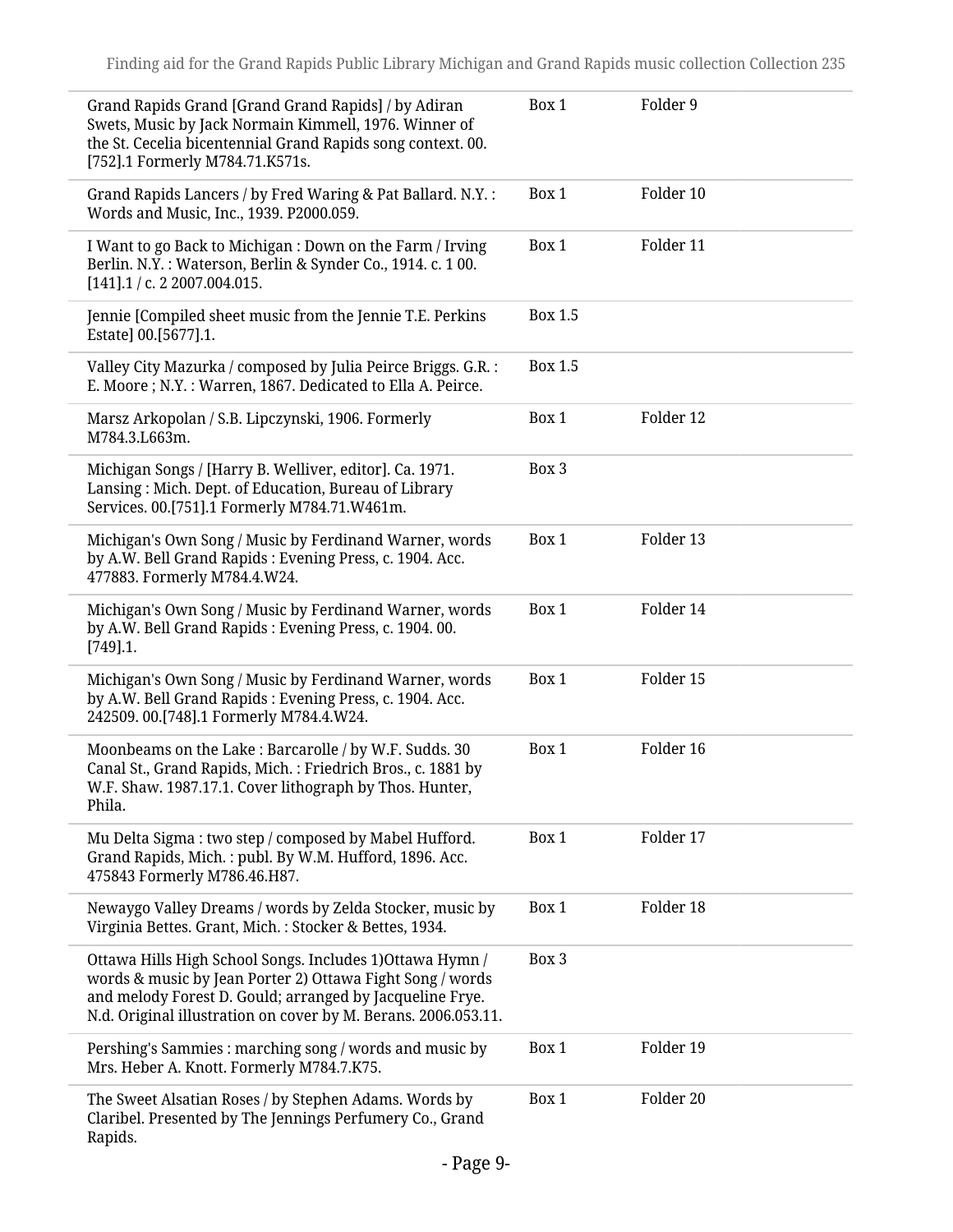| Soldier's Greeting / words by Capt. Dan McNaughton, music<br>composed & dedicated to the Society of the Army of the<br>Cumberland, at their 7th Reunion, September 16 & 17th,<br>1885, Grand Rapids, Mi. R.A. Wellenstein. G.R. : Friedrich<br>Bros. 00.[753].1 Formerly M784.7.W46. | Box 1         | Folder 21    |
|--------------------------------------------------------------------------------------------------------------------------------------------------------------------------------------------------------------------------------------------------------------------------------------|---------------|--------------|
| Sparklets. Walter E. Miles 2012.016.                                                                                                                                                                                                                                                 | Box 1.5       |              |
| Sweet Little March January / words by Gretchen O'Meara;<br>Music by Zeph Fitz-Gerald. G.R. : Publ. By Herposheimer Co.,<br>1925. 2004.048.                                                                                                                                           | Box 1         | Folder 21.5  |
| Under the Train : by a victim of the Paris Tragedy / J.W. Post,<br>author & composer. Saranac, Mi.: J.W. Post Music House.<br>A Beautiful pathetic song written from Life. [Photocopy,<br>1987.004 + copy neg. #4197]                                                                | Box 1         | Folder 21.75 |
| General                                                                                                                                                                                                                                                                              |               |              |
| An original copy of this sheet music can be found in<br>Coll. 248                                                                                                                                                                                                                    |               |              |
| The Y's Men's Pledge / words and music by Earl W. Dunn.<br>G.R.: Y's Men's Club, 1928. P2000.073.                                                                                                                                                                                    | Box 1         | Folder 22    |
| Studies for the Piano Forte by Louis Plaidy, 1869 2017.020.                                                                                                                                                                                                                          | <b>Box 21</b> |              |
| On The Banks of the Beautiful Grand, Words by Sam<br>Veneklasen. Music by Burton Bann. Published by Bann and<br>Veneklasen, Grand Rapids, Mich., 1919                                                                                                                                | Box 1         | Folder 23    |

**^** [Return to Table of Contents](#page-1-0)

## <span id="page-9-0"></span>**Series II. Sound Recordings.**

#### <span id="page-9-1"></span>**Aris.**

| <b>Title/Description</b>                                                                                                                                                                                                                                                                                                                                                    | <b>Instances</b> |
|-----------------------------------------------------------------------------------------------------------------------------------------------------------------------------------------------------------------------------------------------------------------------------------------------------------------------------------------------------------------------------|------------------|
| Aris Big Disc 3. (3 CD's) 1997. Hometown Rock Music<br>Search. Various West Michigan bands and artists,<br>including: 4 Over, Bowers, Dali's Love Child, Dangerville,<br>Defective Replicas, Jawbone, The Julia Set, Karmic, Mission<br>Orange, Monkey Chuck, Nectar, Papa Vegas, The Roswells,<br>and Wordenhaus from Grand Rapids. Aris Hampers 94.5<br>KLQ 2007.056.1-3. | <b>Box 15</b>    |

## <span id="page-9-2"></span>**Bethel Christian Reformed Church.**

| <b>Title/Description</b>                                                                | <i><u><b>Instances</b></u></i> |          |
|-----------------------------------------------------------------------------------------|--------------------------------|----------|
| Singing Children of the Bethel Christian Reformed Church.<br>[33 1/3 vinyl] 1998.085.5. | Box 2                          | Folder 5 |

## <span id="page-9-3"></span>**Farewell to Good Time Charley's.**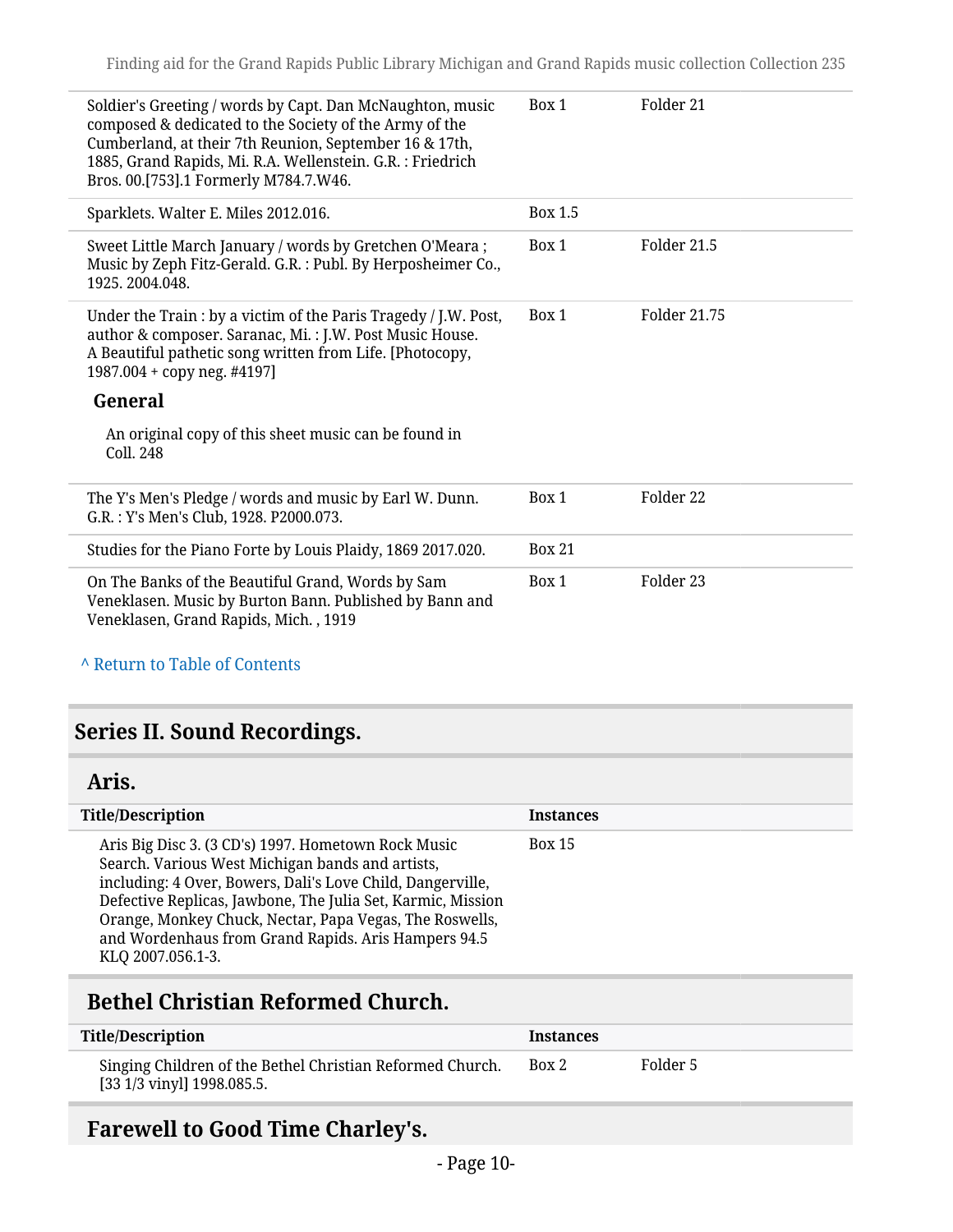<span id="page-10-6"></span><span id="page-10-5"></span><span id="page-10-4"></span><span id="page-10-3"></span><span id="page-10-2"></span><span id="page-10-1"></span><span id="page-10-0"></span>

| <b>Title/Description</b>                                                                                                                                                                            | <b>Instances</b> |                     |
|-----------------------------------------------------------------------------------------------------------------------------------------------------------------------------------------------------|------------------|---------------------|
| [Audio tape] Farewell to Good Time Charley's, featuring<br>Charlie Balogh at the Mighty Wurlitzer, Grand Rapids, Mi.<br>Grand Rapids, Mi.: Foremost Recordings, 1991. 00.[522].1                    | Box 5            | Folder 1            |
| <b>Ralston Bowles.</b>                                                                                                                                                                              |                  |                     |
| <b>Title/Description</b>                                                                                                                                                                            | <b>Instances</b> |                     |
| Carwreck Conversations / Ralston Bowles. C. 2004.<br>www.ralstonbowles.com (accessed 04/16/2018)<br>P2007.017.007.                                                                                  | <b>Box 17</b>    |                     |
| Cabbage Crik.                                                                                                                                                                                       |                  |                     |
| <b>Title/Description</b>                                                                                                                                                                            | <b>Instances</b> |                     |
| Jacket only. Whole Hearted  Cabbage Crik[musical<br>group]. Recorded and mixed at River City Studios,<br>Ltd., Grand Rapids, Mich. Fall 1977. Has signatures of<br>performers on cover. 1998.085.1. | Box 2            | Folder 1            |
| <b>Storytime with Aunt Bertha.</b>                                                                                                                                                                  |                  |                     |
| <b>Title/Description</b>                                                                                                                                                                            | <b>Instances</b> |                     |
| Storytime with Aunt Bertha / Children's Bible Hour<br>Staff [produced at] Zondervan Recordings, produced by<br>Singcord, Grand Rapids, Mich. [33 1/3 vinyl] 1998.085.3.                             | Box 2            | Folder 3            |
| <b>Community Circle Theatre.</b>                                                                                                                                                                    |                  |                     |
| <b>Title/Description</b>                                                                                                                                                                            | <b>Instances</b> |                     |
| Community Circle Theatre presents "Bells are Ringing"<br>2011.046. [33 1/3 vinyl].                                                                                                                  | <b>Box 2.1</b>   | Folder <sub>6</sub> |
| <b>Creston High School Choirs.</b>                                                                                                                                                                  |                  |                     |
| <b>Title/Description</b>                                                                                                                                                                            | <b>Instances</b> |                     |
| Creston High School Choirs 1969. Let There be Peace.<br>Century Records ; Sound Associates, Box M, Grand Rapids,<br>Mich.                                                                           | Box 2            | Folder <sub>8</sub> |
| <b>Homer Ferguson.</b>                                                                                                                                                                              |                  |                     |
| <b>Title/Description</b>                                                                                                                                                                            | <b>Instances</b> |                     |
| Senator Homer Ferguson interviews, 1947 WKZO radio,<br>Kalamazoo 78 speed shellac record.                                                                                                           | <b>Box 21</b>    |                     |
| Festival!.                                                                                                                                                                                          |                  |                     |
| <b>Title/Description</b>                                                                                                                                                                            | <b>Instances</b> |                     |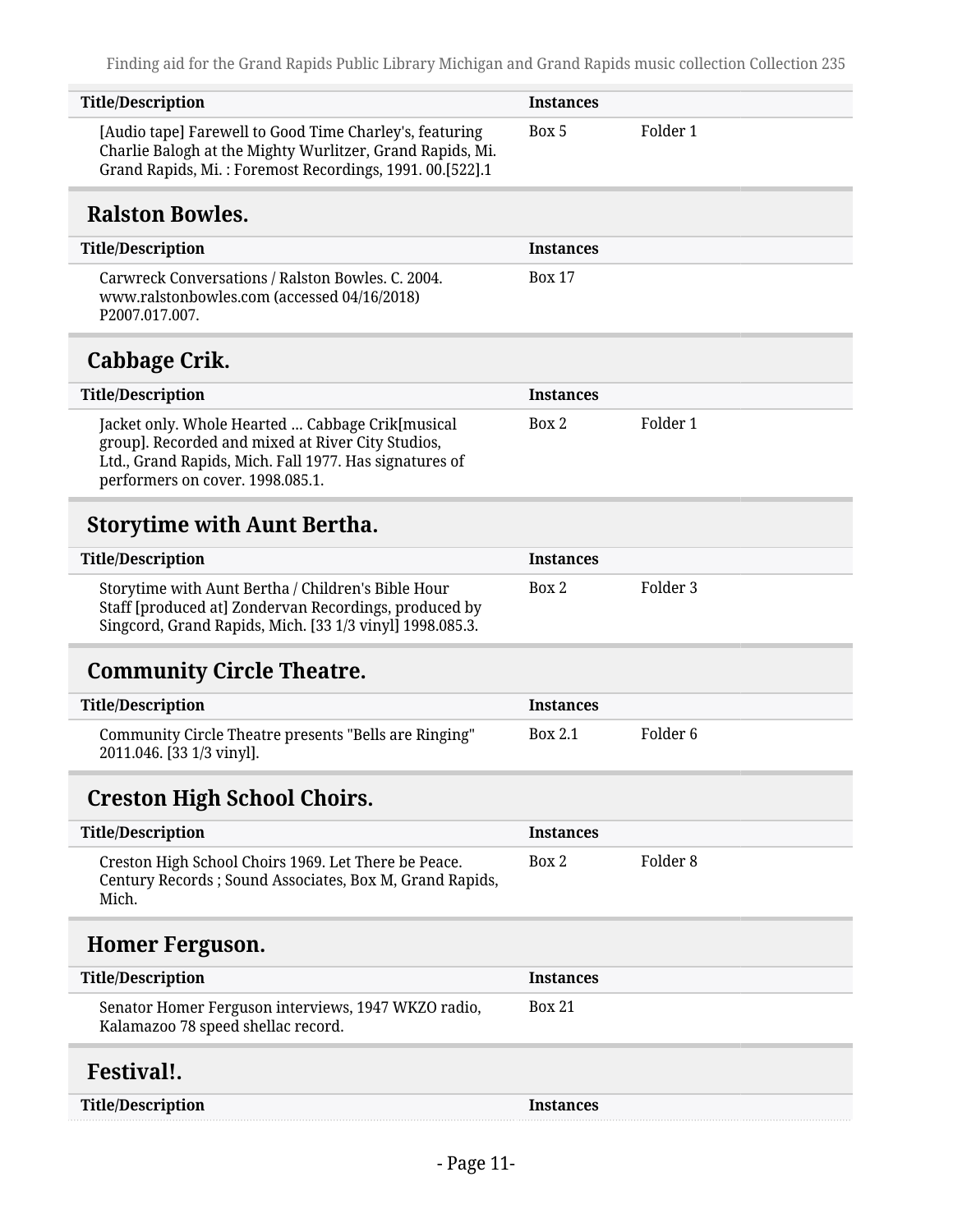<span id="page-11-1"></span><span id="page-11-0"></span>

| Festival! Sounds of the 1974 Greater Grand Rapids Festival<br>of the Arts. c. 1 1998.085.2 [33 1/3 vinyl]b c. 2 P2002.044.                                          | Box 2            | Folder 2 |
|---------------------------------------------------------------------------------------------------------------------------------------------------------------------|------------------|----------|
| Digital Preservation Version on CD. P2006.055.                                                                                                                      | <b>Box 15</b>    |          |
| <b>Howard Silber</b>                                                                                                                                                |                  |          |
| <b>Title/Description</b>                                                                                                                                            | <b>Instances</b> |          |
| Howard Silber Record 1, 2000.044                                                                                                                                    | Box 2.5          |          |
| Howard Silber Record 2, 2000.044                                                                                                                                    | Box 2.5          |          |
| <b>Fountain Street Church Choir.</b>                                                                                                                                |                  |          |
| <b>Title/Description</b>                                                                                                                                            | <b>Instances</b> |          |
| Hymns and Anthems, n.d.2.1.                                                                                                                                         | Box 2.1          |          |
| Make a Joyful Noise. Novemeber 15, 1974 at St. Francis de<br>Sales Church, Muskegon. 2006.107.1                                                                     | Box 2.1          | Folder 1 |
| General                                                                                                                                                             |                  |          |
| Officially assigned to Coll. 311, but housed in Coll.<br>235 with other sound recordings for the better<br>management of this historical analog recording<br>format |                  |          |
| Make a Joyful Noise. Novemeber 15, 1974 at St. Francis de<br>Sales Church, Muskegon. 2006.107.2                                                                     | Box 2.1          | Folder 2 |
| General                                                                                                                                                             |                  |          |
| Officially assigned to Coll. 311, but housed in Coll.<br>235 with other sound recordings for the better<br>management of this historical analog recording<br>format |                  |          |
| Fonnmhor.                                                                                                                                                           |                  |          |
| <b>Title/Description</b>                                                                                                                                            | <b>Instances</b> |          |
| Fragment / Fonnmhor, 2003. 2007.004.6 Plus Web sheets<br>about the group.                                                                                           | <b>Box 18</b>    |          |
| The Grand Rapids Compilation.                                                                                                                                       |                  |          |
| <b>Title/Description</b>                                                                                                                                            | <b>Instances</b> |          |
| 2005. 2007.056.4.                                                                                                                                                   | <b>Box 15</b>    |          |

<span id="page-11-3"></span><span id="page-11-2"></span>2006. 2007.056.5 Box 15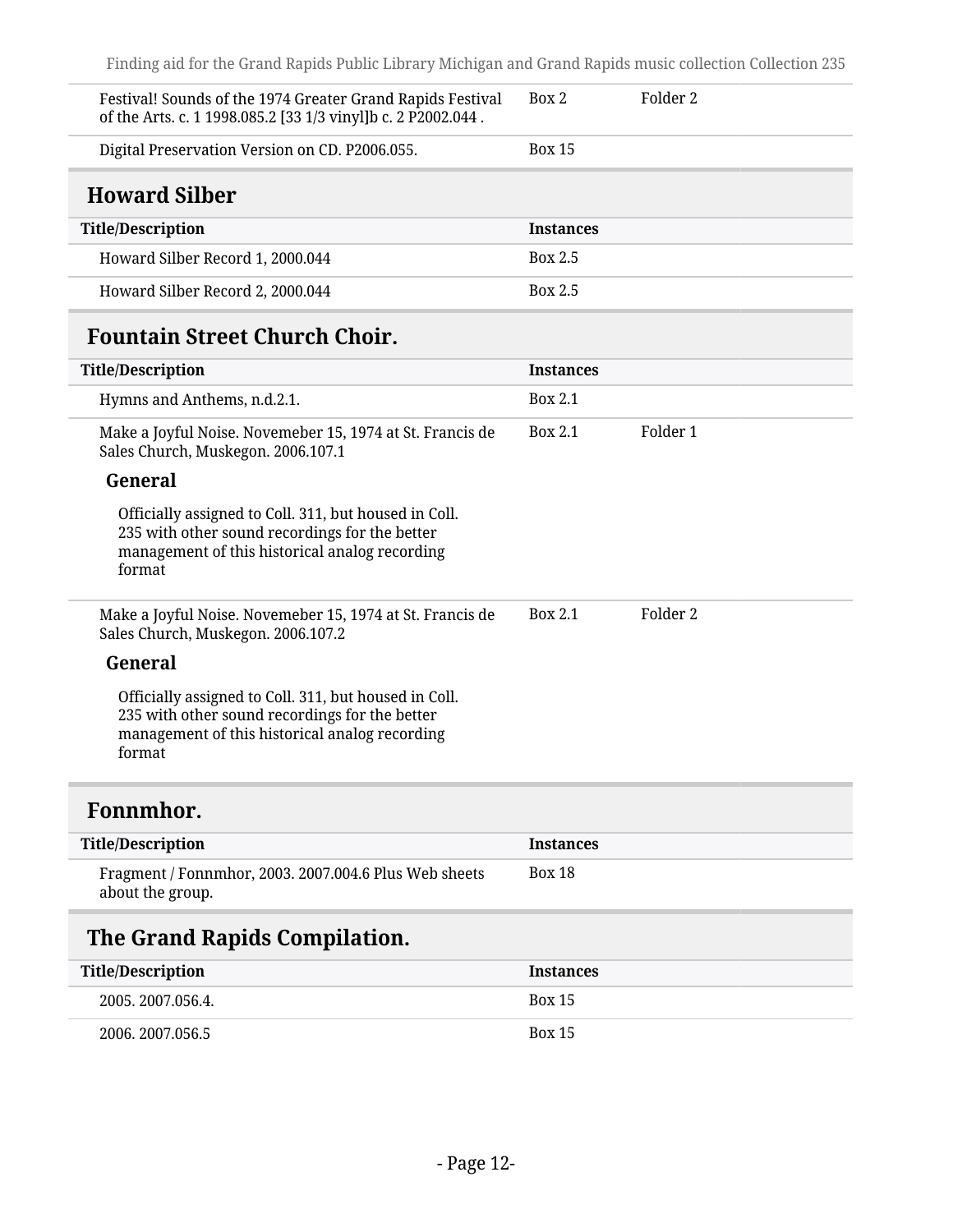#### **General**

A second copy of these two years located in unprocessed backlog

| 00 <sub>4</sub><br>22008<br>---<br>206<br>70. ك<br>- 14<br><br>- 493<br>. |
|---------------------------------------------------------------------------|
|---------------------------------------------------------------------------|

## <span id="page-12-0"></span>**Grand Rapids Junior College.**

| <b>Title/Description</b> |                                                                                                                                                                                                            | <b>Instances</b> |          |
|--------------------------|------------------------------------------------------------------------------------------------------------------------------------------------------------------------------------------------------------|------------------|----------|
|                          | Grand Rapids Junior College presents Musical Moods-1961<br>2011.046. [33 1/3 vinyl].                                                                                                                       | <b>Box 2.1</b>   | Folder 5 |
|                          | Grand Rapids Junior College presents Musical Moods-<br>1969. 1998.085.6 [33 1/3 vinyl].                                                                                                                    | Box 2            |          |
|                          | Grand Rapids Junior College presents Musical Moods–1970<br>1998.085.7. [33 1/3 vinyl].                                                                                                                     | Box 2            | Folder 7 |
|                          | Grand Rapids Symphonic Band. "Favorites". C. December<br>1983. Audio Tape Productions. Potterville, Mi. Calder La<br>Grande Vitesse in front of City/County Building on Cover.<br>[33 1/3 vinyl] 2004.042. | Box 2            | Folder 6 |

## <span id="page-12-1"></span>**Grand Rapids Symphony.**

| <b>Title/Description</b>                                                                                                                                                                 | <b>Instances</b> |
|------------------------------------------------------------------------------------------------------------------------------------------------------------------------------------------|------------------|
| Invention and Alchemy / Deborah Henson Conant.<br>David Lockington and the Grand Rapids Symphony,<br>Novemeber 2005. Harp www.hipharp.com.<br>www.inventionandalchemy.com P2007.017.002. | <b>Box 17</b>    |
| General                                                                                                                                                                                  |                  |
| See also a live performance DVD in Coll. 175, the                                                                                                                                        |                  |

Moving Images Collection.

## <span id="page-12-2"></span>**Grand Rapids Symphonic Choir.**

| <b>Title/Description</b>                                                                                                                                                           | <b>Instances</b> |          |
|------------------------------------------------------------------------------------------------------------------------------------------------------------------------------------|------------------|----------|
| Grand Rapids Symphonic Choir / GR : Sound Associates,<br>1972. 10th Anniversary recording. Special Concert,<br>Fountain Street Church, March 17, 1972. [33 1/3 vinyl]<br>2008.022. | Box 2.1          | Folder 3 |

#### <span id="page-12-3"></span>**Grand Rapids Women's Chorus.**

| <b>Title/Description</b>                                                                                                                                                  | <b>Instances</b> |
|---------------------------------------------------------------------------------------------------------------------------------------------------------------------------|------------------|
| Celebrating Time Together, 1996-2006 / Grand Rapids<br>Women's Chorus. River City Studios, Ltd., Grand Rapids,<br>Mi. https://grwc.org/?MMN_position=1%3A1 P2007.017.004. | <b>Box 17</b>    |
| Grand Rapids Women's Chorus / Celebrating 20 Years-<br>Passion. Purpose. Song [2017.081].                                                                                 | <b>Box 19</b>    |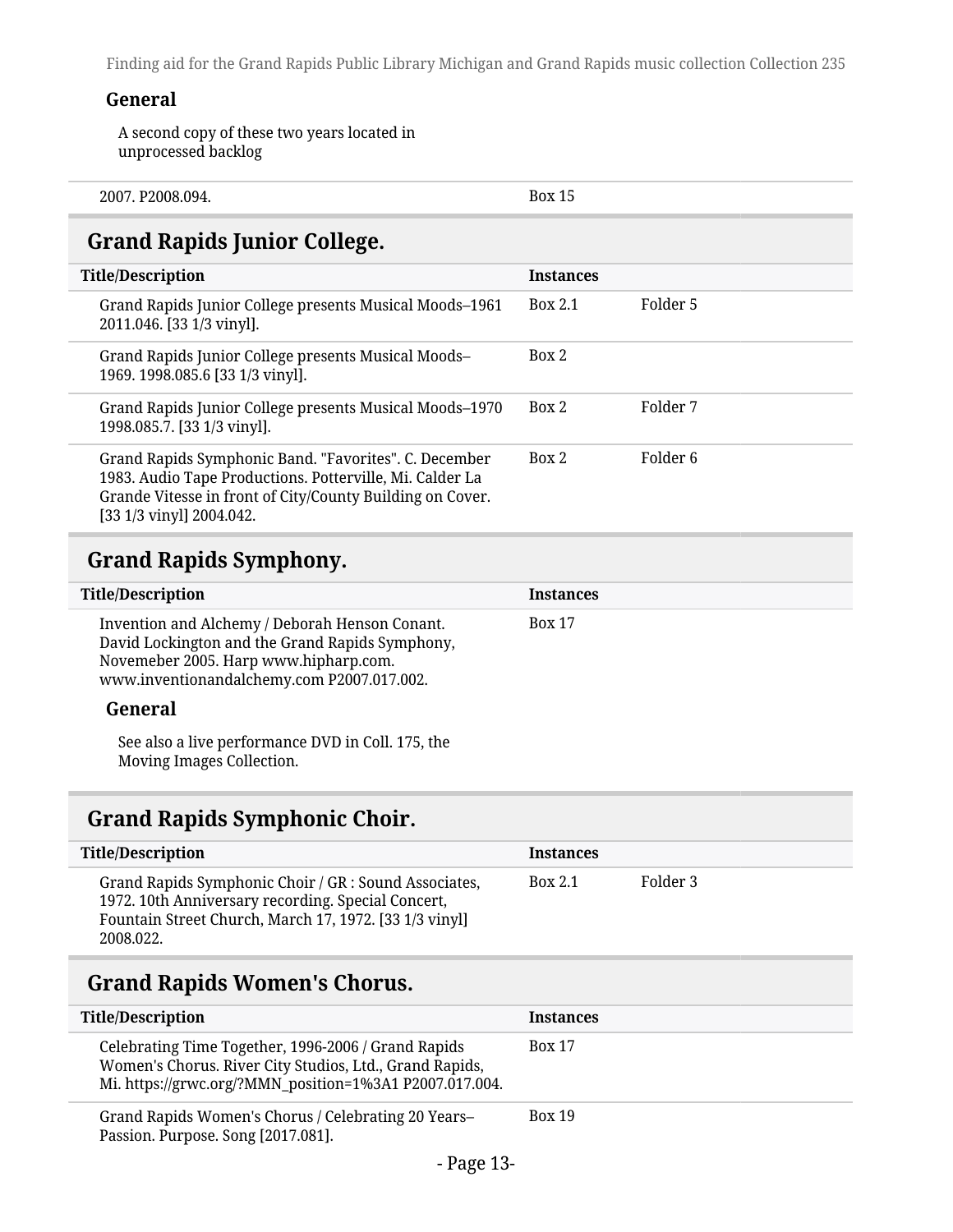## <span id="page-13-0"></span>**Grand Rapids Youth Symphony.**

| <b>Title/Description</b>                                                                                                                                                       | <b>Instances</b> |          |  |
|--------------------------------------------------------------------------------------------------------------------------------------------------------------------------------|------------------|----------|--|
| In Concert: the Grand Rapids Youth Symphony. Abbott, ca.<br>1970-1971. Cover illustration by Byron Center High School<br>student artist Sandi Gort. [33 1/3 vinyl] 1998.085.9. | Box 2            | Folder 9 |  |
| In Concert : the Grand Rapids Youth Symphony, circa 1971                                                                                                                       | <b>Box 2.5</b>   | Folder 1 |  |
| Al Green.                                                                                                                                                                      |                  |          |  |
| <b>Title/Description</b>                                                                                                                                                       | <b>Instances</b> |          |  |
| Al Green : the definitive greatest hits. Capitol Records,<br>2007. P2007.017.003.                                                                                              | <b>Box 17</b>    |          |  |

## <span id="page-13-2"></span><span id="page-13-1"></span>**Jenison High School Choir and Chorus : Choir and Chorus.**

| <b>Title/Description</b>                                                                                                                       | <b>Instances</b> |          |
|------------------------------------------------------------------------------------------------------------------------------------------------|------------------|----------|
| John Fikkert, Director. [33 1/3 vinyl]. [5788].1.                                                                                              | <b>Box 2.1</b>   | Folder 4 |
| Cruel Hearted Papa : Jimmie Stagger Band /<br>Albatross Productions, Grand Rapids. http://<br>www.jimmiestagger.com/artist.html P2007.017.011. | <b>Box 17</b>    |          |

## <span id="page-13-3"></span>**Carol Johnson.**

| <b>Title/Description</b>                                                                                                                                             | <b>Instances</b> |          |
|----------------------------------------------------------------------------------------------------------------------------------------------------------------------|------------------|----------|
| Gently Down the Stream / Carol Johnson. Noeldner Music,<br>BMI, 1992. P2007.040.5.                                                                                   | <b>Box 16</b>    |          |
| Might as well Make it Love / Carol Johnson. Recorded at<br>River City Studios, Ltd. 129-B. E. Fulton, Grand Rapids,<br>Mich. 49506. 1981. 1998.085.4 [33 1/3 vinyl]. | Box 2            | Folder 4 |
|                                                                                                                                                                      |                  |          |

#### <span id="page-13-4"></span>**La Famiglia.**

| <b>Title/Description</b>                        | Instances |
|-------------------------------------------------|-----------|
| La Famiglia. Live. April 14, 2006. P2007.040.2. | Box 16    |

## <span id="page-13-5"></span>**Louis Armstrong and his All Stars.**

| <b>Title/Description</b>                                                                                                                                 | <b>Instances</b> |
|----------------------------------------------------------------------------------------------------------------------------------------------------------|------------------|
| Louis Armstrong and his All Stars. "Jazz is Back in Grand<br>Rapids" Concert, March 26, 1956. GHB Records, New<br>Orleans, La. 2002. DCF-500. P2009.034. | <b>Box 15</b>    |

#### <span id="page-13-6"></span>**Mid Life Crisis.**

**Title/Description Instances**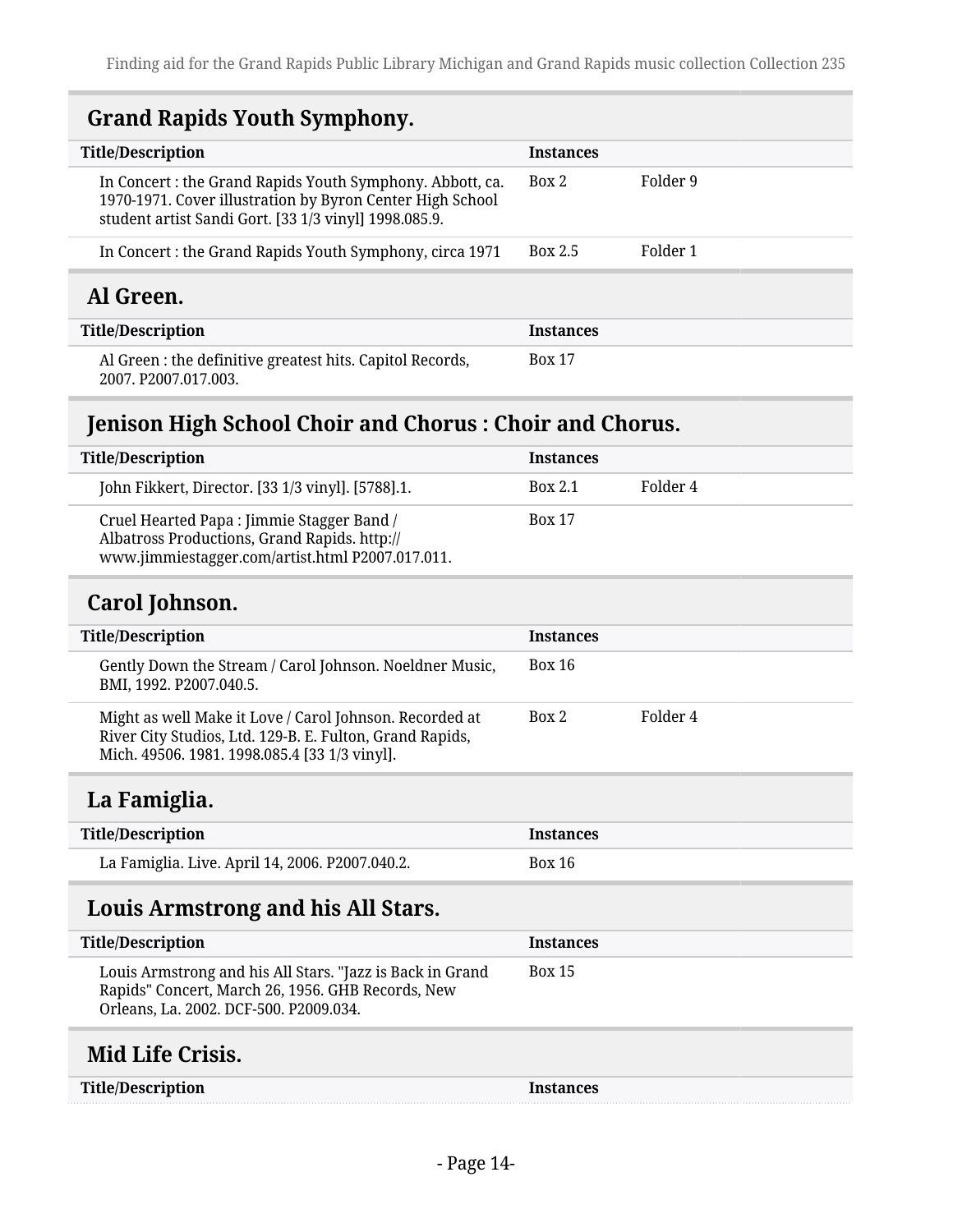Mid Life Crisis. It's all Good / MLC. 2006 Produced by Michael B. Crittenden. Recorded at Mackinaw Harvest Studios, Belmont, Mi. www.mackinawharvest.com.

Box 15

#### <span id="page-14-0"></span>**Brad Sweitzer.**

| <b>Title/Description</b>                               | <b>Instances</b> |  |
|--------------------------------------------------------|------------------|--|
|                                                        |                  |  |
| Brad Sweitzer (writer/non-performer), Kevin Paul,      | <b>Box 15</b>    |  |
| Steve & Betsy (writer/non-performer) Bloom, Michael B. |                  |  |
| Crittenden, Terry Kehoe, Greg Morris, Tina Beveridge,  |                  |  |
| David Doran, Dan Doran, Tim Sobie, 2007.056.6.         |                  |  |

### <span id="page-14-1"></span>**North American Choral Co.**

| <b>Title/Description</b>                                                                                                                    | <b>Instances</b> |
|---------------------------------------------------------------------------------------------------------------------------------------------|------------------|
| Quiet Grandeur : American meditations on art, life and<br>love / Grand Rapids : North American Choral Co., 1999.<br>P <sub>2007.040.3</sub> | <b>Box 16</b>    |
| Illumination : The Light of Christmas / Grand Rapids :<br>North American Choral Co., 2002 [5813].1.                                         | Box 16           |

## <span id="page-14-2"></span>**PhoeniXongs.**

| <b>Title/Description</b>                                                                                                                    | <b>Instances</b> |  |
|---------------------------------------------------------------------------------------------------------------------------------------------|------------------|--|
| One Day One Life : Songs sung in Vietnamese and<br>English. PhoeniXongs, 1976. In Vietnamese and English.<br>Accompanied by a lyrics sheet. | Box 2.1          |  |

## <span id="page-14-3"></span>**Opera Grand Rapids.**

| Title/Description                                                     | <b>Instances</b> |
|-----------------------------------------------------------------------|------------------|
| Manon Lescaut February 11 & 12, 2011, 7:30 PM DeVos<br>Hall 2011.039. | Box 16           |

### <span id="page-14-4"></span>**Organissimo.**

| <b>Title/Description</b>                                                                                                                             | <b>Instances</b> |
|------------------------------------------------------------------------------------------------------------------------------------------------------|------------------|
| Organissimo. Waiting for the boogaloo sisters . 2002, 2003.<br>PKO Records. www.organissimo.org Jim Alfredson, Joe<br>Gloss, Randy Marsh 2007.056.7. | <b>Box 15</b>    |

## <span id="page-14-5"></span>**Parish of the Holy Spirit.**

| <b>Title/Description</b>                                                                                         | <b>Instances</b> |
|------------------------------------------------------------------------------------------------------------------|------------------|
| Parish of the Holy Spirit, Jeffrey Shaw, Music Director.<br>50th Anniversary, 1952-2002 : Grand Rapids [5813].1. | <b>Box 16</b>    |

## <span id="page-14-6"></span>**March Rademacher.**

| <b>Title/Description</b> |  |  |
|--------------------------|--|--|
|--------------------------|--|--|

**Instances**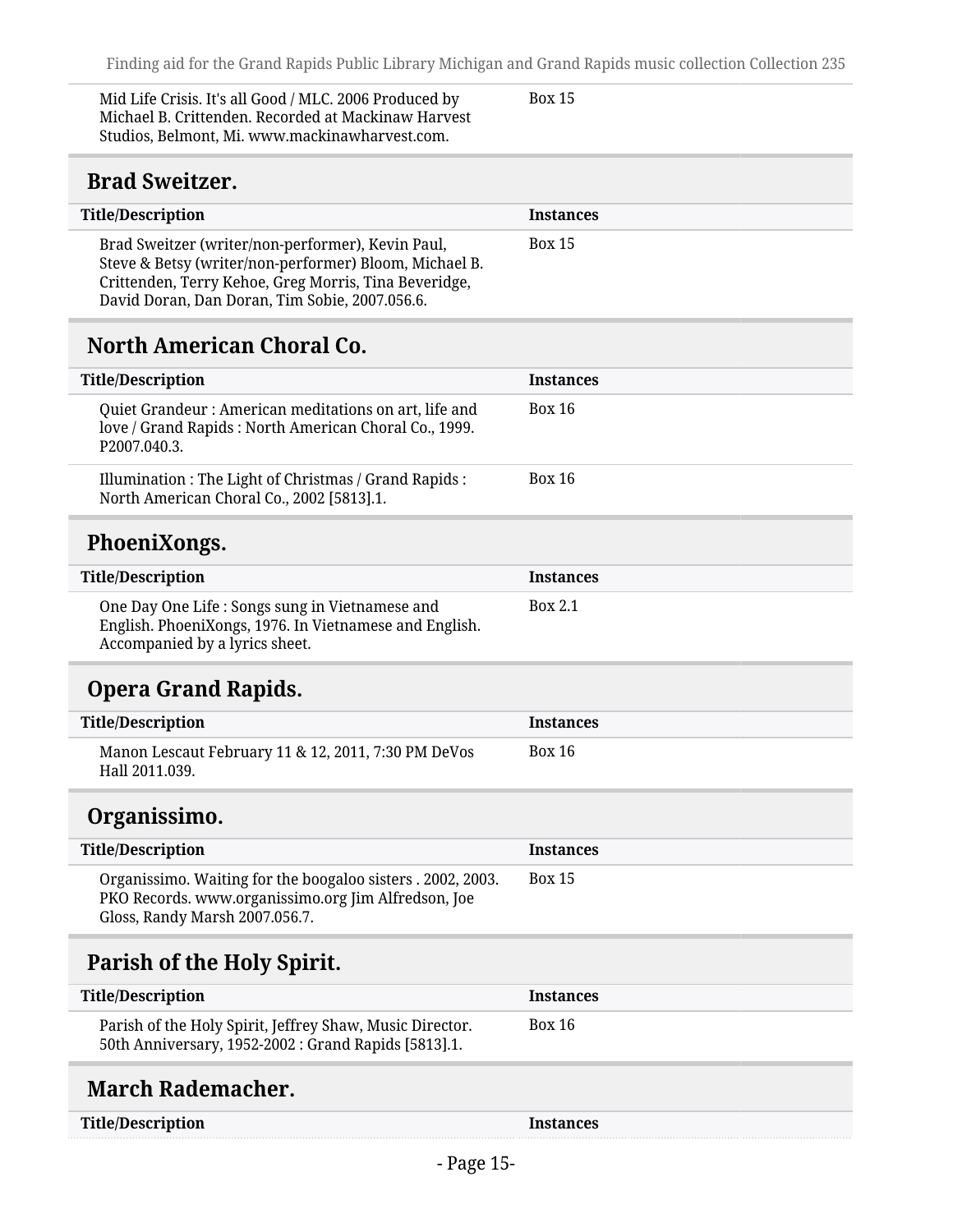Box 17

You Hit the Spot! / March Rademacher. Vocal. C. 2003 RPProductions. www.maryrad.com (accessed 04/16/2018) P2007.017.005.

## <span id="page-15-0"></span>**Red Hot Chili Peppers.**

<span id="page-15-1"></span>

| <b>Title/Description</b>                                                                                       | <b>Instances</b> |
|----------------------------------------------------------------------------------------------------------------|------------------|
| Red Hot Chili Peppers Greatest Hits / Warner Bros., 2003.<br>P <sub>2007.017.010</sub> .                       | <b>Box 17</b>    |
| Rich Ridenour.                                                                                                 |                  |
| <b>Title/Description</b>                                                                                       | <b>Instances</b> |
| RFrom Rags to Rich's / Rich Ridenour, piano. Ecords<br>September 14, 1991 on a Steinway D in DeVos Hall, Grand | Box 16           |

Rapids. On Location Recordings. P2007.040.7.

#### <span id="page-15-2"></span>**Tim Rozema. Master & User tapes for 3 local concerts.**

#### **General**

See concert programs, and a catalog of his work to 1996, in Biographical files, Box 6.

| <b>Title/Description</b> | <b>Instances</b> |
|--------------------------|------------------|
| December 1, 1991.        | Box 7            |
| November 29, 1992.       | Box 7            |
| December 3, 1995.        | Box 7            |

## <span id="page-15-3"></span>**Frank Salamone.**

| Title/Description                                                                                                                                                    | <b>Instances</b> |
|----------------------------------------------------------------------------------------------------------------------------------------------------------------------|------------------|
| I Remember Me : live recordings, 1972-1987 / Frank<br>Salamone. 2001. Voice / guitar. http://franksalamone.com/<br>index.htm (accessed on 04/16/2018) P2007.017.001. | <b>Box 17</b>    |

#### <span id="page-15-4"></span>**Potato Moon.**

| <b>Title/Description</b>                             | <b>Instances</b> |
|------------------------------------------------------|------------------|
| Potato Moon / Stancil & Martin, 2001. P2007.017.009. | <b>Box 17</b>    |

### <span id="page-15-5"></span>**Harold Stassen.**

| Title/Description                                                                                    | <b>Instances</b> |
|------------------------------------------------------------------------------------------------------|------------------|
| Harold Stassen's Lincoln Day Banquet Speech, 1947, WKZO<br>radio, Kalamazoo 78 speed shellac record. | <b>Box 21</b>    |
|                                                                                                      |                  |

## <span id="page-15-6"></span>**Sweet Rewards.**

**Instances**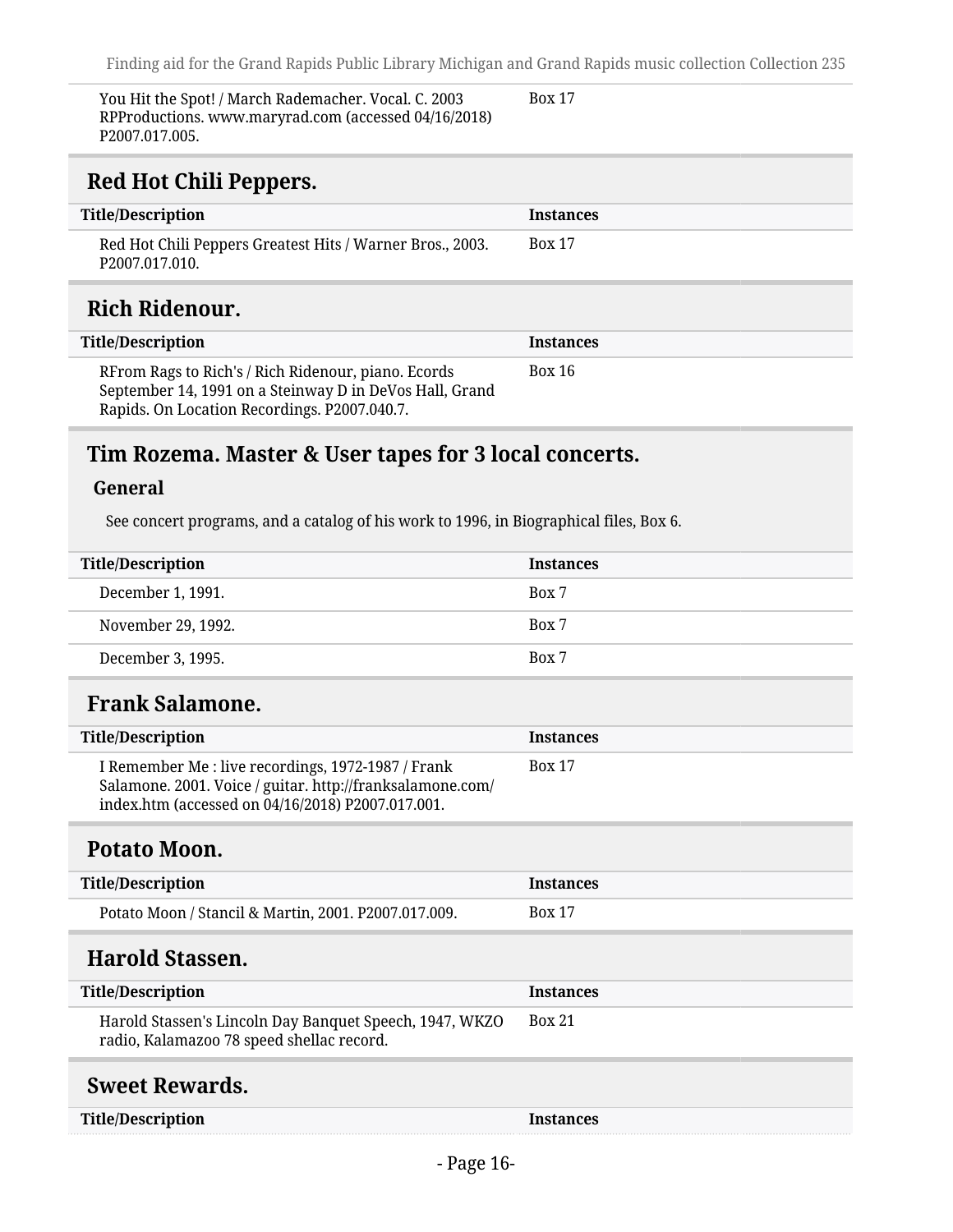Sweet Rewards. WYCE 2005 Jammies. WYCE 88.1 FM. Community Media Center. http://www.grcmc.org/radio/ (accessed 04/16/2018). 2007.056.8.

Box 15

## <span id="page-16-0"></span>**Taking Pride in West Michigan.**

| <b>Title/Description</b>                                                                                                                                                                                     | <b>Instances</b> |           |
|--------------------------------------------------------------------------------------------------------------------------------------------------------------------------------------------------------------|------------------|-----------|
| [Promo recording sponsored by] Rogers, WMUS 107FM<br>Country, TDI, Advance Newspapers, Classic Chevrolet, DRB<br>Enterprises, Mercy Ambulance. Nashville, Tenn. : Impace<br>Broadcast Marketing Inc, c.1990. | Box 2            | Folder 10 |
| Contemplating the heavens / Steve Talaga. C. 2006 Talaga<br>Music. P2007.017.006.                                                                                                                            | <b>Box 17</b>    |           |

#### <span id="page-16-1"></span>**Tokyo Morose (band) (2 CD's in one paper sleeve).**

| <b>Title/Description</b>        | <b>Instances</b> |
|---------------------------------|------------------|
| Specific Ocean, SORO14 / AD19.  | <b>Box 18</b>    |
| Specific Ocean, Disc2 2008.100. | <b>Box 18</b>    |

### <span id="page-16-2"></span>**Junior Valentine / Kim Wilson All Starr Band and Lynwood Slim.**

| <b>Title/Description</b>                                                                                                                          | <b>Instances</b> |
|---------------------------------------------------------------------------------------------------------------------------------------------------|------------------|
| I Can Tell : Junior Valentine / Kim Wilson All Starr Band<br>and Lynwood Slim. Recorded January 1998. Vocal/guitar<br>P <sub>2007.017.008</sub> . | <b>Box 17</b>    |

#### <span id="page-16-3"></span>**Brian VanderArt.**

| <b>Title/Description</b>                                                                                  | <b>Instances</b> |
|-----------------------------------------------------------------------------------------------------------|------------------|
| Brian VanderArt. Resurrection. C. 2004 Sid Flips Music/<br>EMI April Music Inc. Brash Music. P2007.040.6. | Box 16           |

#### <span id="page-16-4"></span>**The Willey's.**

| <b>Title/Description</b>                                       | <b>Instances</b> |
|----------------------------------------------------------------|------------------|
| Glass of Beer / The Willey's. Jail Records, 1998. P2007.040.4. | Box 16           |

#### <span id="page-16-5"></span>**Candace Anderson**

| <b>Title/Description</b>                                                           | <b>Instances</b> |
|------------------------------------------------------------------------------------|------------------|
| Sampler: Michigan Pioneer Women: 1) Making a Home 2)<br>Making a Living, 1985      | Box 5            |
| Sampler: Michigan Pioneer Women: 3) Making a<br>Difference 4) Making Changes, 1985 | Box 5            |

**^** [Return to Table of Contents](#page-1-0)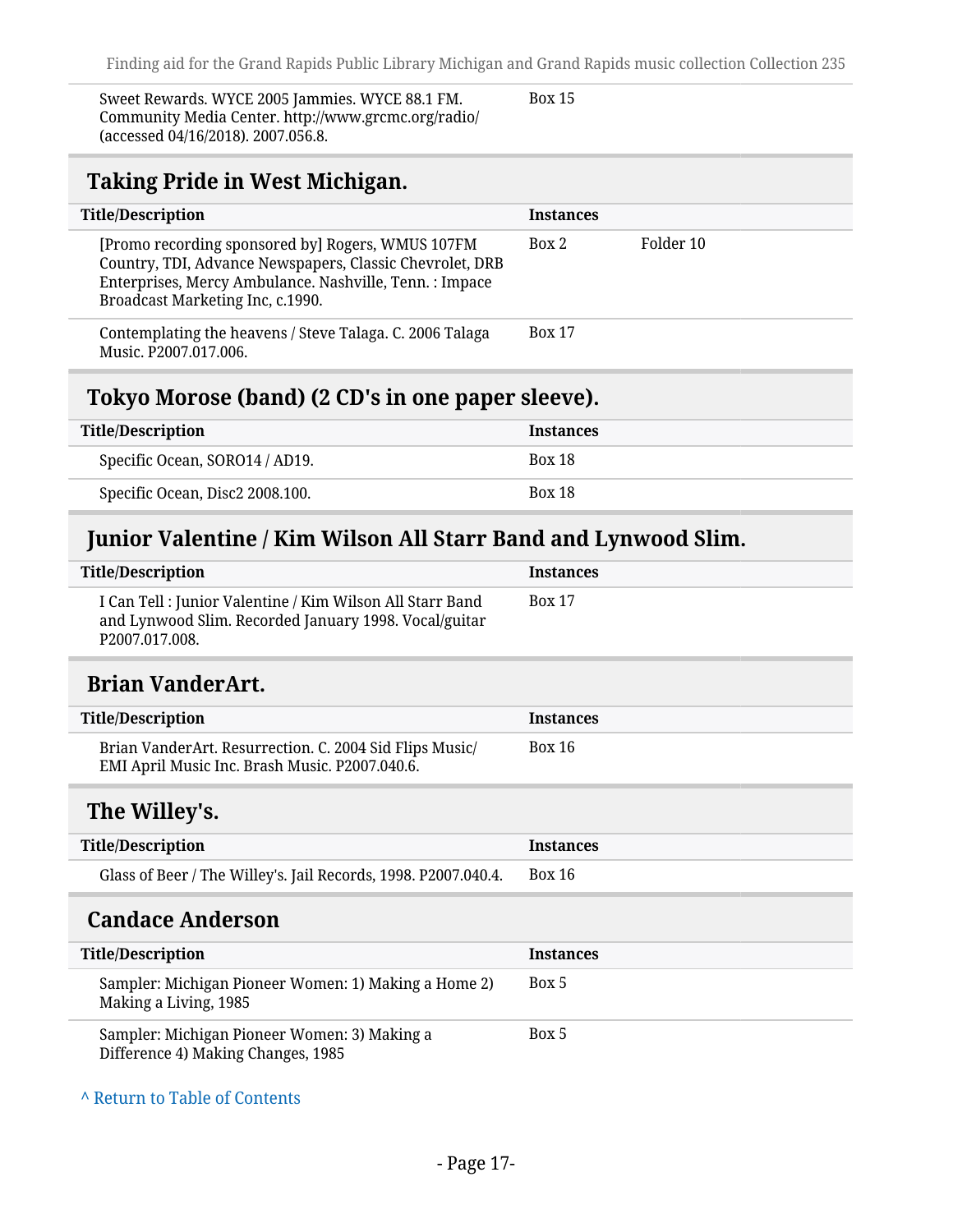## <span id="page-17-0"></span>**Series III. Publications.**

| <b>Title/Description</b>                                                                                                                                                                             | <b>Instances</b> |
|------------------------------------------------------------------------------------------------------------------------------------------------------------------------------------------------------|------------------|
| Big Bands in the Grand Rapids Area, 1900-1950 / by James<br>M. Levandoski. Grand Rapids Junior College, January 1984.<br>Music Independent Study.                                                    | Box 3            |
| A Sampler of Michigan Women - Their Lives Through Song;<br>An Historical, Musical Presentation Written and Performed<br>by Candace Anderson, pamphlet of song lyrics, 1985                           | Box 6            |
| The First Part of a Musical Geography : arranged for the use<br>of the schools, connected w. St. Mark's College, G.R. / by D.B.<br>Lyon. G.R. Enquirer, 1851. 00.[824].1 Formerly M91.L98.           | Box 8            |
| General                                                                                                                                                                                              |                  |
| See also another publication association with St.<br>Mark's College at 371-4. Gift of Rebecca Richmond.                                                                                              |                  |
| Grand Rapids Public Schools, Dept. of Music. First and<br>Second Grade Outline [of music curriculum, including list of<br>songs for those grades]. 6 typed sheets. P2004.033.                        | <b>Box 13</b>    |
| Grand Rapids Knapsack of Songs / Grand Rapids Board of<br>Education, G.R. n.d. "Frost Elementary School" stamp on title<br>page. P2006.053.2.                                                        | Box 3            |
| The Grand Rapids Singer. N.Y.: American Book Co., 1953.<br>[Collection of American folk songs] 00.[0659].1.                                                                                          | Box 8            |
| Handicaps in Music / by George A. Murphy. A compilation<br>of six articles written for & publ. In the Grand Rapids Press,<br>April 20-25, 1925. Formerly MKG780.4.M95. Reprints. 00.<br>$[3168]$ .1. | Box 8            |
| The Instruments of the Band / compliments of York Band<br>Instruments Co. G.R.: York, 1927. P2000.022.                                                                                               | Box 8            |
| The Michigan Union Song Book / compiled & edited by Kent<br>C. Haven, 13E. [Ann Arbor, Mi.]: Univ. of Michigan Union,<br>n.d. 00.[744].1 Formerly M784.H29.                                          | Box 8            |
|                                                                                                                                                                                                      |                  |

## <span id="page-17-1"></span>**Music and Drama [serial].**

| Title/Description                         | <b>Instances</b> |
|-------------------------------------------|------------------|
| v. 1, no.11, September 26. [87.17.4-5].   | Box 8            |
| v. 2, no., October 14, 1896. [87.17.4-5]. | Box 8            |

## <span id="page-17-2"></span>**F.L. Grundtwig.**

| <b>Title/Description</b>                                                                                                              | <b>Instances</b> |
|---------------------------------------------------------------------------------------------------------------------------------------|------------------|
| S(?)angbog for det danske Folk I America. F.L. Grundtwig.<br>Manistee, Mi.: J.B. Bauliens Forlag.n.d. 00.740].1. Formerly<br>M784.G92 | Box 8            |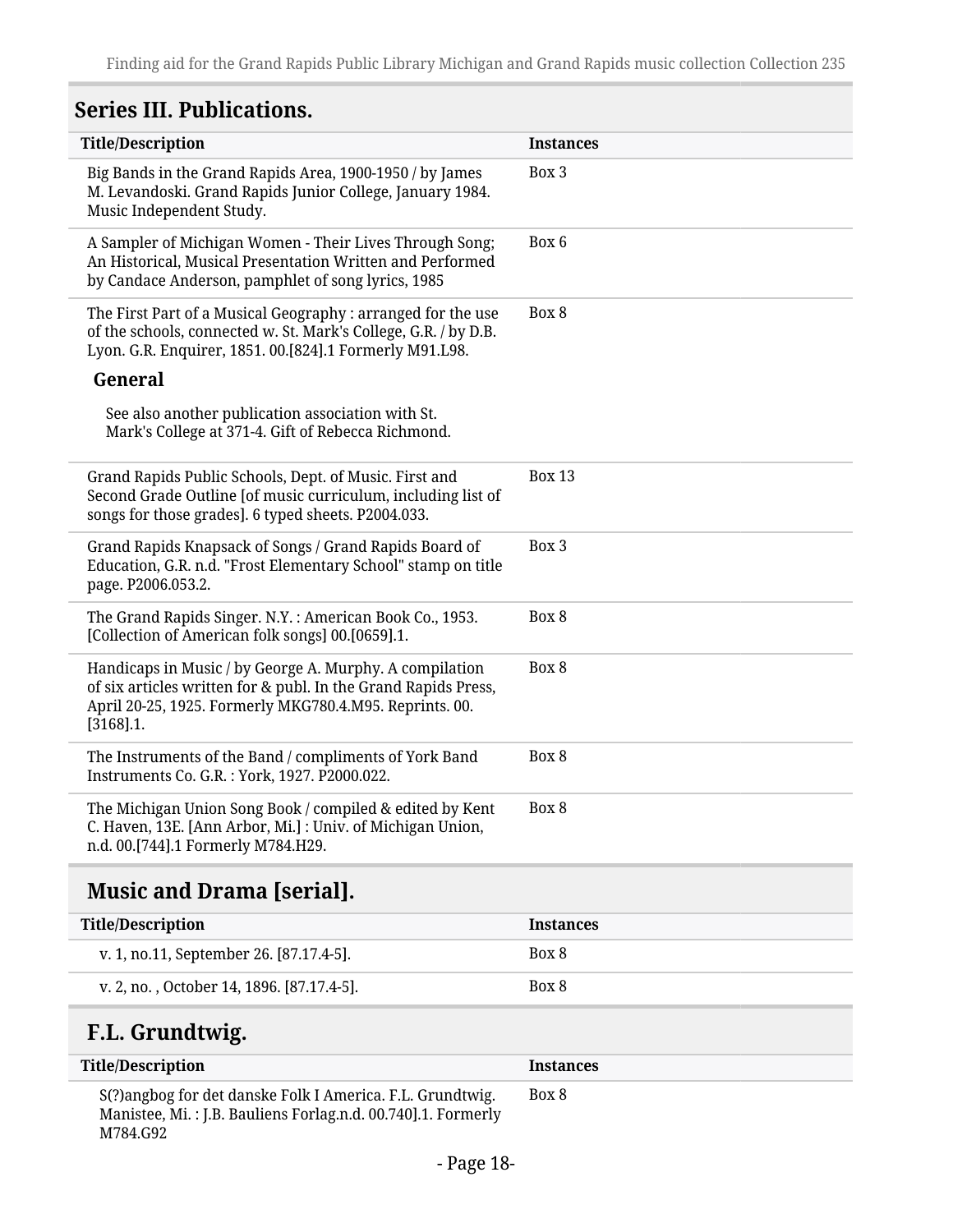#### Language of the Material: In Danis

#### <span id="page-18-0"></span>**School Song Knapsack : a collection of songs for Common Schools / compiled by H.R. Pattengill.**

<span id="page-18-2"></span><span id="page-18-1"></span>

| <b>Title/Description</b>                                                                                                                                                                              | <b>Instances</b> |
|-------------------------------------------------------------------------------------------------------------------------------------------------------------------------------------------------------|------------------|
| G.R.: Walbridge & Pattenbill, 1885. 00.[741].1 Formerly<br>M784.P27si2.                                                                                                                               | Box 8            |
| Henry R. Pattengill.                                                                                                                                                                                  |                  |
| <b>Title/Description</b>                                                                                                                                                                              | <b>Instances</b> |
| Lansing, Mi.: Henry R. Pattengill, 1899. 00.[743].1<br>Formerly M784.P27s.                                                                                                                            | Box 8            |
| Julia A. Moore.                                                                                                                                                                                       |                  |
| <b>Title/Description</b>                                                                                                                                                                              | <b>Instances</b> |
| The Sentimental Song book / by Julia A. Moore. G.R. : C.M.<br>Loomis, 1876. 00.[3236].1.                                                                                                              | Box 8            |
| Virginia Goodin.                                                                                                                                                                                      |                  |
| <b>Title/Description</b>                                                                                                                                                                              | <b>Instances</b> |
| Sounds of the Lake and the Forest: Michigan Folk Songs /<br>Virginia Goodin, c. 1960 & Earl Clifton Beck. Ann Arbor,<br>Mi.: Edwards Brothers, Inc. Lithoprinted 00.[746].1<br>Formerly M784.4.B39so. | Box 8            |
| Sunbeams, nos. 1, 2,3 and 4 combined  Sunday-School /                                                                                                                                                 | Box 8            |
| by Harold Marlow. G.R.: Harold Marlow Co., 1901. 00.<br>$[742]$ .1.                                                                                                                                   |                  |

## <span id="page-18-4"></span><span id="page-18-3"></span>**Series IV. "Sets."**

### <span id="page-18-5"></span>**Carl O. Bergner & March L. Gape materials.**

#### **Cassette Tape. Accession. 92.027 Carl O. Bergner & March L. Gape materials.**

| <b>Title/Description</b>                                                                                             | <b>Instances</b> |          |
|----------------------------------------------------------------------------------------------------------------------|------------------|----------|
| 1) Grand Rapids, Mi. "I wish I could Fish again in<br>Michigan", and Grand Rapids, Michigan, U.S.A." Sheet<br>Music. | Box 4            | Folder 1 |
| 2) "I Wish I could Fish Again  by Carl. O. Bergner. C.<br>1954. (Photocopy).                                         | Box 4            | Folder 2 |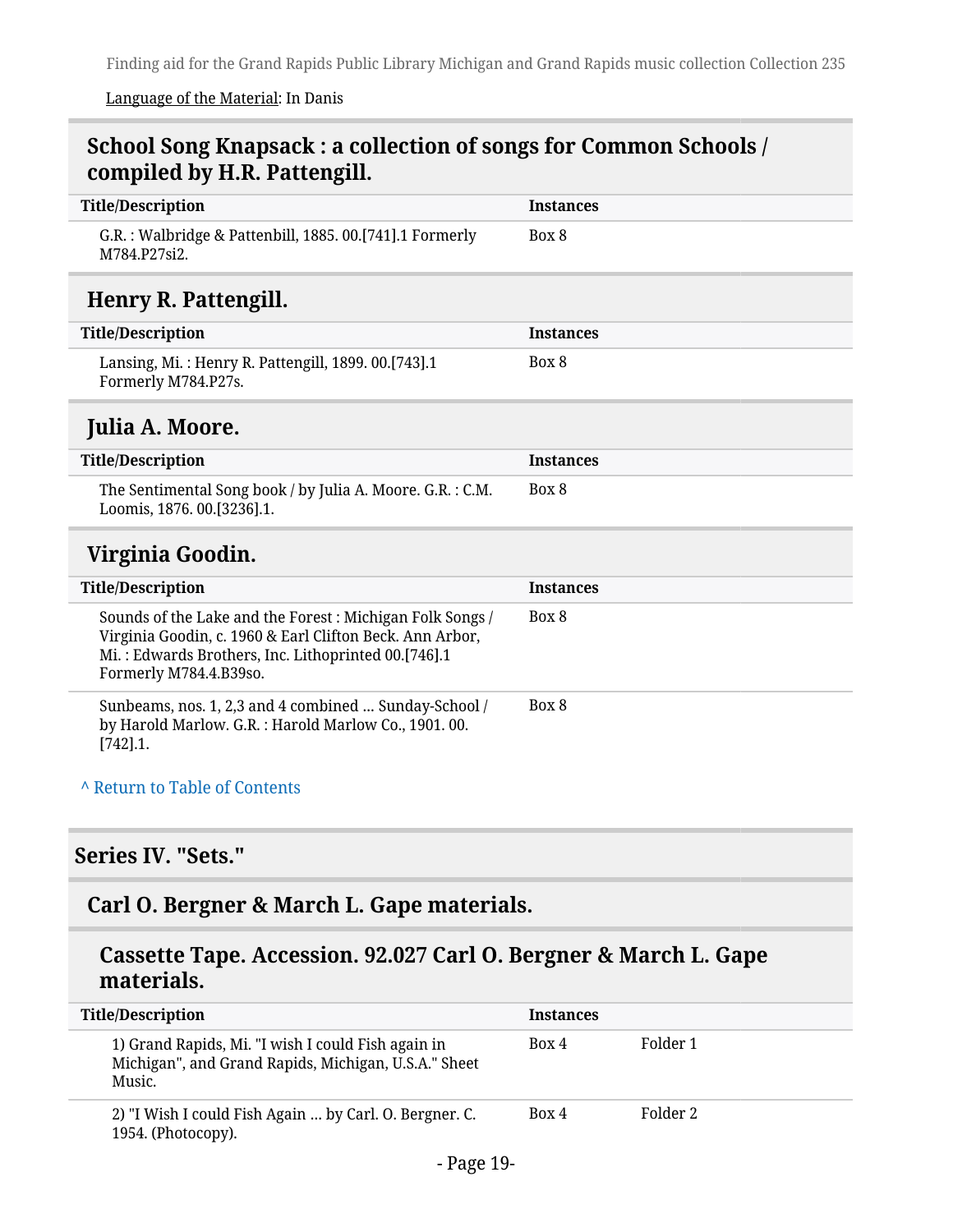3) Copy of sheet music for "Grand Rapids, Michigan, U.S.A. / by March L. Gape and Carl. O Bergner. C. 1975. (Photocopy). Box 4 Folder 3

#### **Publication.**

| <b>Title/Description</b>                                                                                                             | <b>Instances</b> |          |
|--------------------------------------------------------------------------------------------------------------------------------------|------------------|----------|
| 4) Grand Rapids Press, Sat. December 30, 1989. On Carl<br>Bergner, old time radio's 'unknown announcer', dies at<br>92. (Photocopy). | Box 4            | Folder 4 |

#### <span id="page-19-0"></span>**Grand Rapids Choir of Men and Boys 1990-1996.**

| Title/Description                                               | <b>Instances</b> |          |
|-----------------------------------------------------------------|------------------|----------|
| History and CD's, 2011.038.                                     | Box 4            | Folder 5 |
| Technical Studies for the Piano Forte by Louis Plaidy,<br>1869. | <b>Box 23</b>    | Folder 1 |

#### **^** [Return to Table of Contents](#page-1-0)

#### <span id="page-19-1"></span>**Series V. Biographical Data.**

#### <span id="page-19-2"></span>**Bauman, Charlie (Church).**

<span id="page-19-3"></span>

| <b>Title/Description</b>                                                                                                                                                                    | <b>Instances</b> |          |
|---------------------------------------------------------------------------------------------------------------------------------------------------------------------------------------------|------------------|----------|
| Webpages (accessed 10/10/2008).                                                                                                                                                             | Box 6            |          |
| <b>Brooks, Reuben.</b>                                                                                                                                                                      |                  |          |
| <b>Title/Description</b>                                                                                                                                                                    | <b>Instances</b> |          |
| Brooks, Reuben.                                                                                                                                                                             | Box 6            | Folder 1 |
| General                                                                                                                                                                                     |                  |          |
| See also Sheet Music.                                                                                                                                                                       |                  |          |
| Standish, E.M.                                                                                                                                                                              |                  |          |
| <b>Title/Description</b>                                                                                                                                                                    | <b>Instances</b> |          |
| Clipping. "Grand Rapids Civic Hymn". Grand Rapids<br>Progress, February 1916, v. 5, #2 pg. 24. Documents<br>Standish as the author of the poem proposed for the<br>Grand Rapids Civic hymn. | Box 6            |          |

## <span id="page-19-5"></span><span id="page-19-4"></span>**J.W. York and Sons / John J. Swain research website.**

| <b>Title/Description</b> | <b>Instances</b> |
|--------------------------|------------------|
| York Bank Instrument Co. | Box 6            |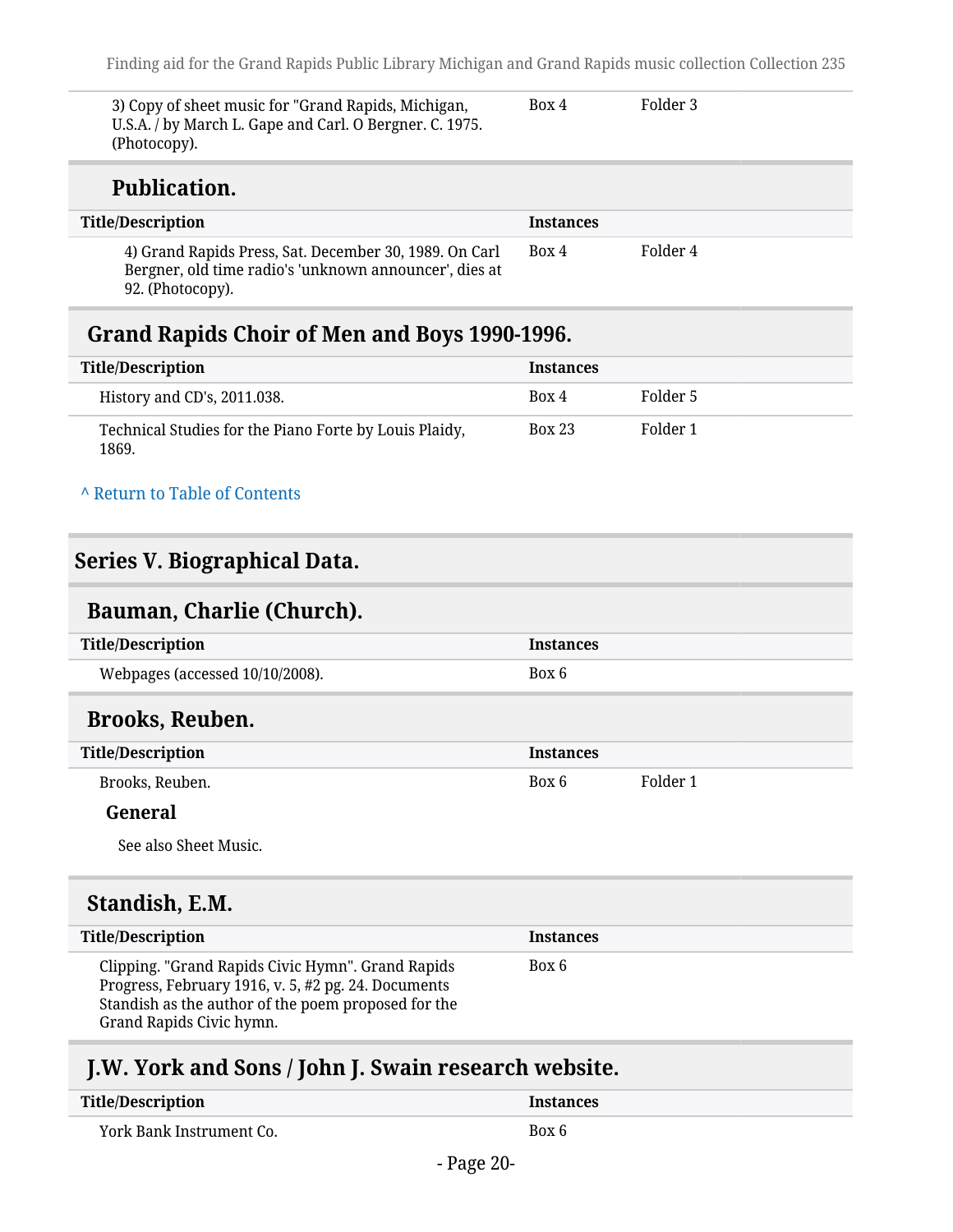#### **^** [Return to Table of Contents](#page-1-0)

## <span id="page-20-0"></span>**Series VI. Performance Programs.**

## <span id="page-20-1"></span>**A. Miscellaneous Organizations.**

## **Cantando Club ephemera.**

| <b>Title/Description</b> |                                                                                     | <b>Instances</b> |
|--------------------------|-------------------------------------------------------------------------------------|------------------|
| P <sub>2004.033</sub> .  | Program. April 30, 1940. At Ladies Literary Club.                                   | Box 3            |
|                          | Program. May 9, 1941. At Ladies Literary Club P2004.033.                            | Box 3            |
| P <sub>2004.033</sub> .  | Valentine card from "your Cantando Club secret pal"                                 | Box 3            |
|                          | Postcard notice of dinner May 13 at Pantlind Hotel. 1940<br>postal mark. P2004.033. | Box 3            |

## **Cathedral Choral Society.**

| <b>Title/Description</b>                                             | <b>Instances</b> |          |
|----------------------------------------------------------------------|------------------|----------|
| March 15, 1947. An Evening of Modern Music. Ladies<br>Literary Club. | <b>Box 10</b>    | Folder 1 |
| May 3, 1947. Music from England. St. Mark's Cathedral.               | <b>Box 10</b>    | Folder 1 |
| Novemeber 11, 1947. Brahms Requiem. St. Mark's<br>Cathedral.         | <b>Box 10</b>    | Folder 1 |

## **Chamber Music Society.**

## **Season booklets.**

| <b>Title/Description</b>              | <b>Instances</b> |          |
|---------------------------------------|------------------|----------|
| 6th Concert Series, 1986-1987.        | <b>Box 10</b>    | Folder 2 |
| 7th Concert Series, 1987-1988.        | <b>Box 10</b>    | Folder 2 |
| 1988-1989 "A Musical tour of Europe". | <b>Box 10</b>    | Folder 2 |

## **Miscellaneous flyers.**

| <b>Title/Description</b>                                                                          | <b>Instances</b> |          |
|---------------------------------------------------------------------------------------------------|------------------|----------|
| Concert No. 5, February 1980. New World String<br>Quartet. James B. VanDeMarch and Ralph Votapek. | <b>Box 10</b>    | Folder 3 |
| An Invitation to Excellence, 1980-1981 New World<br>Series flyer.                                 | Box 10           | Folder 3 |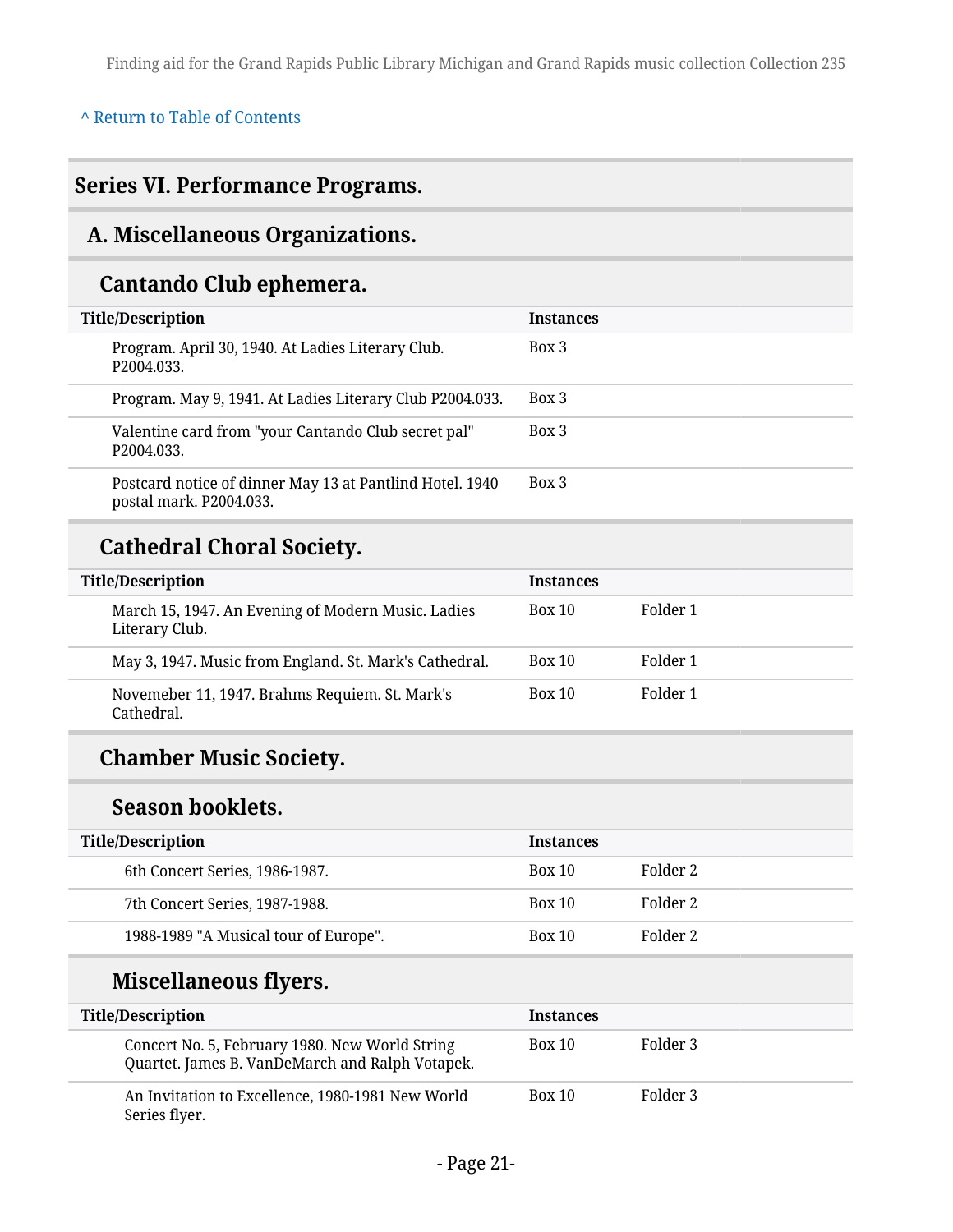| "How you can sound a note for culture in Grand<br>Rapids" 1982-1983 series flyer. | <b>Box 10</b>    | Folder 3 |
|-----------------------------------------------------------------------------------|------------------|----------|
| Season flyers.                                                                    |                  |          |
| <b>Title/Description</b>                                                          | <b>Instances</b> |          |
| 1984-1985.                                                                        | <b>Box 10</b>    | Folder 4 |
| 1985-1986.                                                                        | Box 10           | Folder 4 |
| 1987-1988.                                                                        | Box 10           | Folder 4 |

## **Miscellaneous Programs, 1983-1987.**

| <b>Title/Description</b>                                                                                | <b>Instances</b> |                     |
|---------------------------------------------------------------------------------------------------------|------------------|---------------------|
| May 20, 1983. Basilica of St. Adalbert.                                                                 | Box 10           | Folder <sub>5</sub> |
| May 18, 1984. Music for Cathedral Spaces. Basilica of<br>St. Adalbert.                                  | Box 10           | Folder 5            |
| October 11, 1985. Happy Birthday, Heinrich Schutz.<br>Immanuel Lutheran Church.                         | <b>Box 10</b>    | Folder 5            |
| March 7, 1986. Reguiems of Faure & Durefle. Trinity<br>United Methodist Church.                         | Box 10           | Folder 5            |
| Novemeber 30, 1986. Christmas Celebration. Basilica<br>church of St. Adalbert.                          | Box 10           | Folder 5            |
| May 15, 1987. Mastery of Mozart. Calvin College Fine<br>Arts Center.                                    | <b>Box 10</b>    | Folder 5            |
| March 8, 1985. Messiah / Handel. Basilica Church of St.<br>Adalbert. 1987/1988 Larger Concert Programs. | Box 10           | Folder <sub>6</sub> |
| October 2, 1987. Paeans of Praise. Fountain Street<br>Church.                                           | <b>Box 10</b>    | Folder 7            |
| Novemeber 29, 1987. Sounds of Christmas. Basilica of<br>St. Adalbert.                                   | Box 10           | Folder 7            |
| March 18, 1988. A Gala Concert with Martina Arroyo.                                                     | <b>Box 10</b>    | Folder 7            |

## **Chamber Music Society. New World String Quartet.**

| <b>Title/Description</b>                             | <b>Instances</b> |          |
|------------------------------------------------------|------------------|----------|
| Second Annual. Basically Beethoven.                  | <b>Box 10</b>    | Folder 8 |
| Third Annual. October 1982-May 1983.                 | <b>Box 10</b>    | Folder 8 |
| Third Annual. October 1983-April 1983 [sic? 1984].   | <b>Box 10</b>    | Folder 8 |
| Fourth Season. 1984-1985. September 1984-April 1985. | <b>Box 10</b>    | Folder 8 |

## **Lietuvos Sunu ir Dukteru Draugijos Svetainej (1057 Hamilton Ave., N.W., Grand Rapids, Mi.).**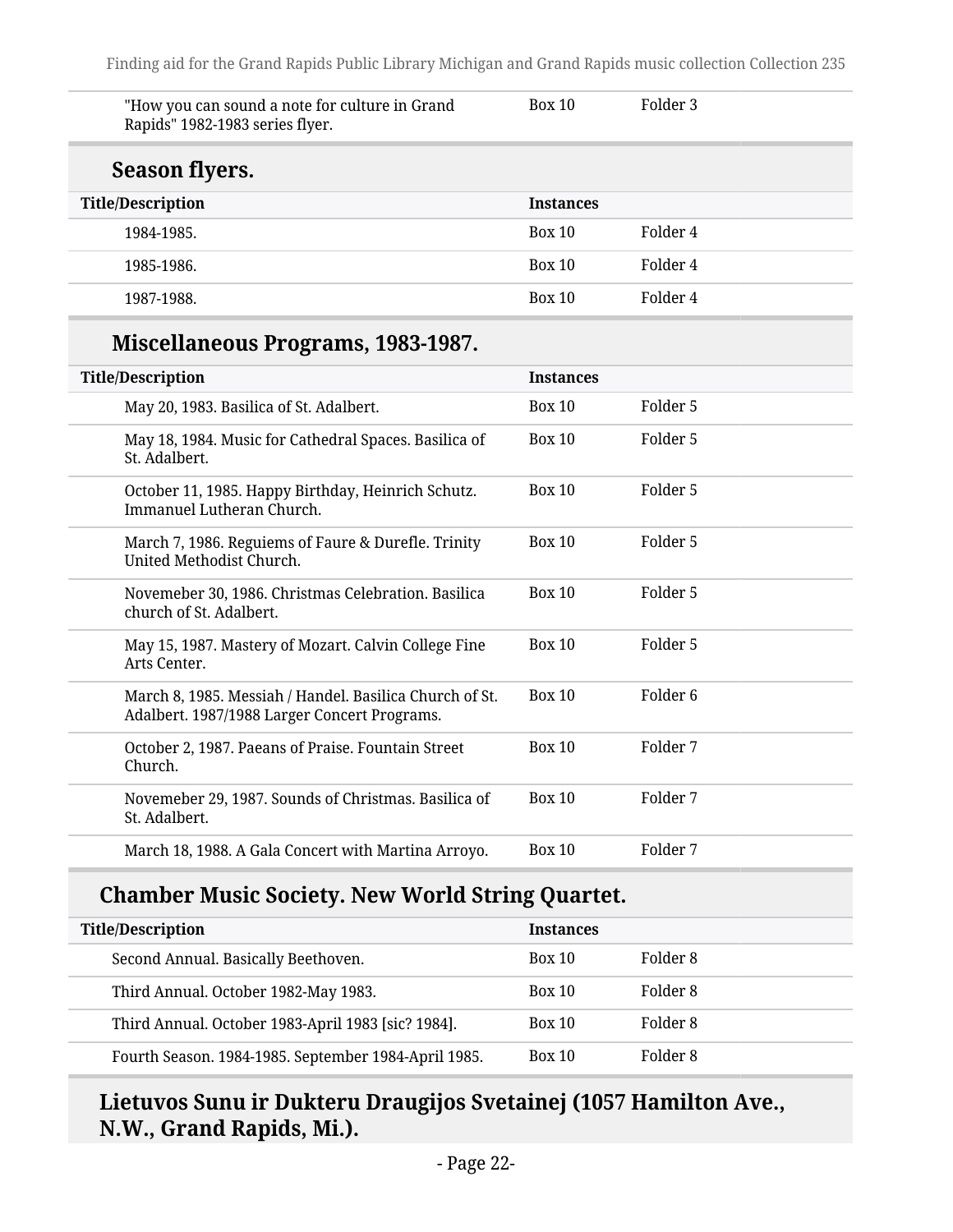| <b>Title/Description</b>                                                                                                                                      | <b>Instances</b> |          |
|---------------------------------------------------------------------------------------------------------------------------------------------------------------|------------------|----------|
| Is Meiles : Penkiu Aktu Tragiska Operete. Stato scenoj.<br>Lietuviu Dailes Choras. Nedelioj, 11 Kovo (March), 1928.<br>[Program in Lithuanian]. P2006.013.16. | Box 10           | Folder 9 |

## **New World Quartet Misc.**

| <b>Title/Description</b>                      | <b>Instances</b> |           |
|-----------------------------------------------|------------------|-----------|
| "Dear Fountain Streeter, Ca. 1978.            | <b>Box 10</b>    | Folder 10 |
| Poster Flyer, "The Great Romantics. Ca. 1978. | <b>Box 10</b>    | Folder 10 |

## **Fountain St. Church.**

| <b>Title/Description</b>                                                                  | <b>Instances</b> |           |
|-------------------------------------------------------------------------------------------|------------------|-----------|
| 1966, April 17. Duke Ellington at Fountain Street. [Jazz].<br>2002.005 1976.              | <b>Box 10</b>    | Folder 11 |
| Sept 26. Journey through Jazz. Sponsored by the Grand<br>Rapids Public Library. 2002.076. | <b>Box 10</b>    | Folder 12 |

## **Brown Bag Folk Concerts.**

| <b>Title/Description</b>                                                  | <b>Instances</b> |           |  |  |
|---------------------------------------------------------------------------|------------------|-----------|--|--|
| Date Unknown. Fountain St. Church, with Grand<br>Rapids Folklore Society. | Box 10           | Folder 13 |  |  |

## **Grand Rapids Choral Society.**

| <b>Title/Description</b>                                                                                 | <b>Instances</b> |           |
|----------------------------------------------------------------------------------------------------------|------------------|-----------|
| May Music Festival. GR Choral Society accompanied by<br>the Minneapolis Symphony Orchestra, May 1, 1911. | <b>Box 10</b>    | Folder 14 |
| Spring Concert, April 26, 1950, at South High School<br>Auditorium.                                      | <b>Box 10</b>    | Folder 14 |

## **Grand Rapids Community Concert Association.**

#### **Various programs, n.d.**

| <b>Title/Description</b>                                                                                                                                                       | <b>Instances</b> |           |  |
|--------------------------------------------------------------------------------------------------------------------------------------------------------------------------------|------------------|-----------|--|
| William Warfield.Novemeber 7, 1955. Herbert Van<br>Karajan & the Philharmonia Orchestra of London.N.d.<br>Columbia Opera Company. Carmen. Part of back of<br>program torn off. | Box 10           | Folder 15 |  |
| N.d. Rise Stevens.                                                                                                                                                             | Box 10           | Folder 15 |  |
| N.d. Artur Rubinstein.                                                                                                                                                         | Box 10           | Folder 15 |  |
| N.d. de Paur's Infantry Chorus (African American<br>veterans of WWII). 2 copies                                                                                                | Box 10           | Folder 15 |  |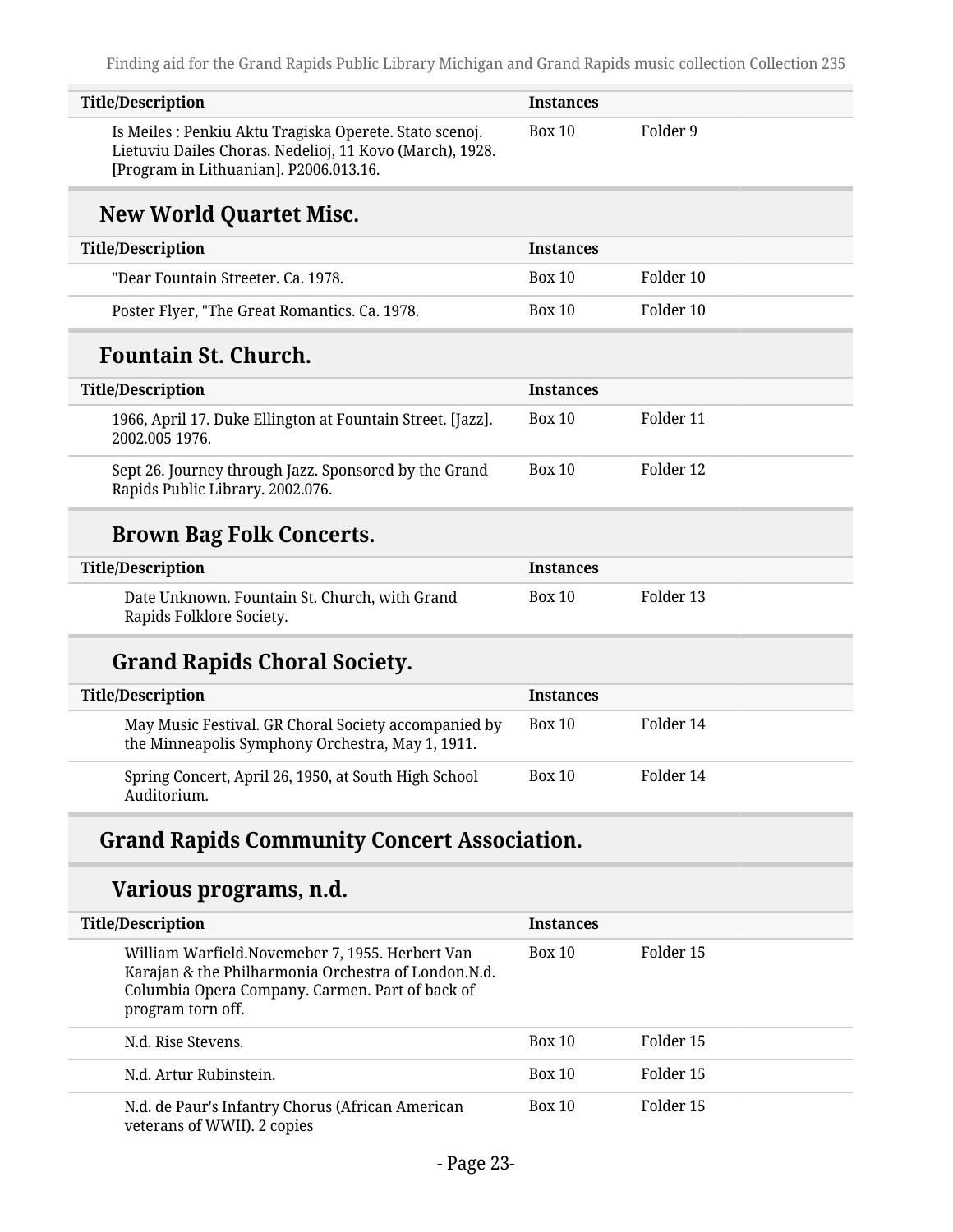| N.d. Eugene List.               | Box 10 | Folder 15 |
|---------------------------------|--------|-----------|
| N.D. James Melton.              | Box 10 | Folder 15 |
| Helen Jepson & Charles Kullman. | Box 10 | Folder 15 |
| Nathan Milstein, violinist      | Box 10 | Folder 15 |

### **Grand Rapids Municipal Opera Committee [Ramona Theatre] 1943 Season.**

| <b>Title/Description</b>                                                                                                  | <b>Instances</b> |
|---------------------------------------------------------------------------------------------------------------------------|------------------|
| September 13-19, Chocolate Soldier (2 copies, plus<br>photocopy)                                                          | <b>Box 19</b>    |
| September 20-25 The Desert Song. c.1 1999.119 / c.2<br>photocopy. 2004.048 / c.3 P2005.043 1944 Summer<br>Season.         | <b>Box 19</b>    |
| July 10-16, Roberta P2000.013.                                                                                            | <b>Box 19</b>    |
| July 24-30, Rosalie.                                                                                                      | <b>Box 19</b>    |
| August 21-September 2, Vagabond King.                                                                                     | <b>Box 19</b>    |
| "Full Opera Rehearsals Begin As Stars, Directors Arrive"<br>newspaper clipping, related to The Chocolate Soldier,<br>1943 | <b>Box 19</b>    |
| Hit the Deck: The Story of the Opera. Grand Rapids<br>Municipal Opera 2011.064.                                           | Box 1.5          |
| July 31-August 6, New Moon. [oversized].                                                                                  | Box 1.5          |
| Roselie : the Story of the Opera. [oversized program]<br>2004.043.                                                        | Box 1.5          |
| Babes in Toyland, The Story of the Opera, August 14-20,<br>1944 Summer Season, Grand Rapids Municipal Opera<br>[2021.058] | <b>Box 1.5</b>   |

## **Grand Rapids Oratorio Society. (Hartman's Hall).**

| <b>Title/Description</b>                                                                                                                                                 | <b>Instances</b> |           |
|--------------------------------------------------------------------------------------------------------------------------------------------------------------------------|------------------|-----------|
| March 4, 1889. Handel's Oratorio, The Messiah. Grand<br>Rapids Orchestra, assisted by Musicians from Chicago &<br>Detroit. GR?: Martin & Wurzburg, printers. (2 copies). | <b>Box 10</b>    | Folder 16 |
| June 12 & 13, 1890. Second Annual Gilmore Festival.                                                                                                                      | Box 10           | Folder 17 |
|                                                                                                                                                                          |                  |           |

## **The Grand Rapids Sweet Adelines**

| Title/Description                                                                               | Instances |           |
|-------------------------------------------------------------------------------------------------|-----------|-----------|
| Let's Hear it for the Boys, Ottawa Hills High School<br>Auditorium, October 29, 1988 [2021.058] | Box 10    | Folder 30 |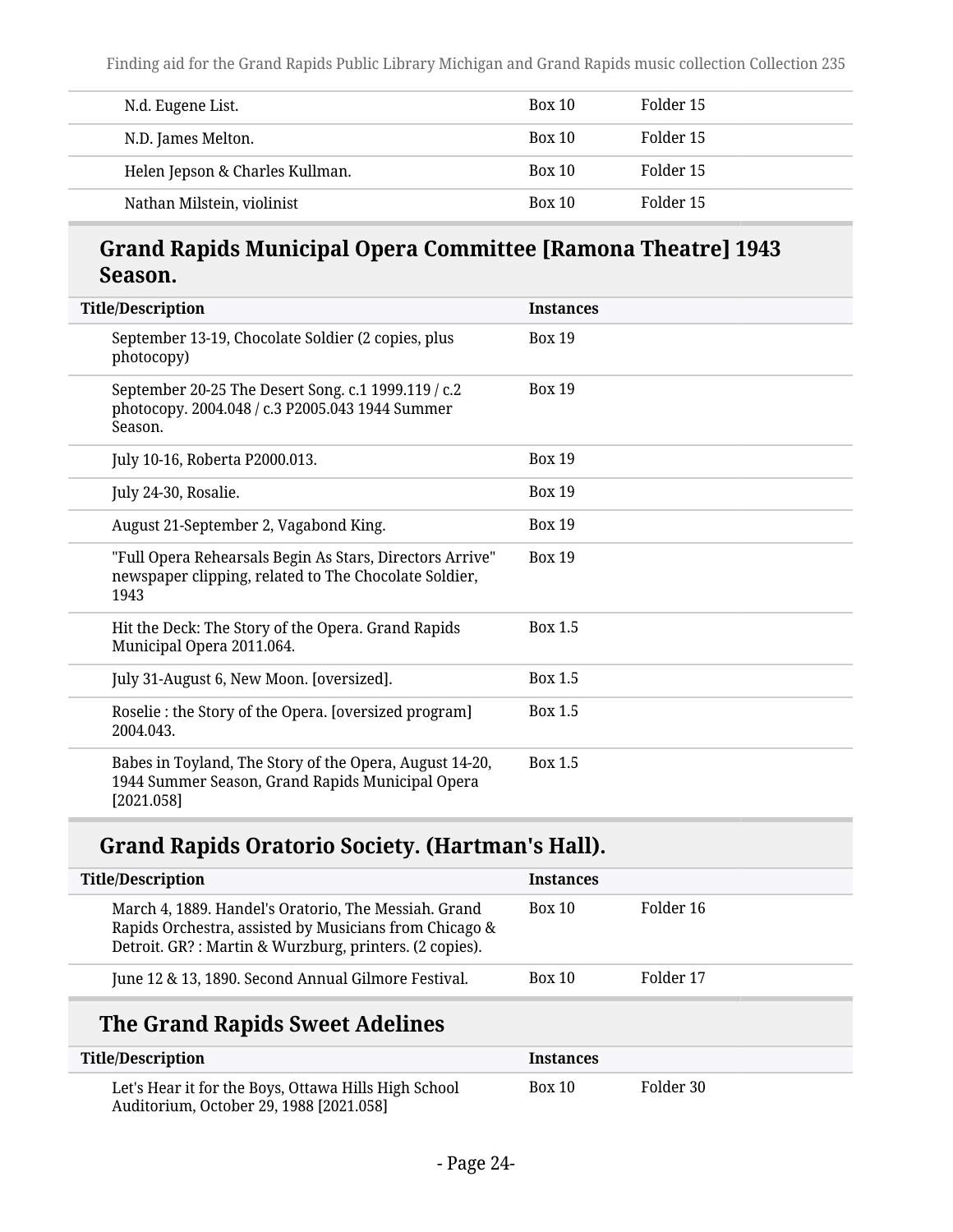## **Great Lakes Chorus**

| <b>Title/Description</b>                                                                  | <b>Instances</b> |           |  |
|-------------------------------------------------------------------------------------------|------------------|-----------|--|
| 47th Annual Great Lakes Invitational Barbershop<br>Harmony Show, April 7, 1990 [2021.058] | Box 10           | Folder 32 |  |

## **Hartman's Hall**

#### **General**

See also under the name of the Grand Rapids performing group.

| <b>Title/Description</b>                          | Instances |           |
|---------------------------------------------------|-----------|-----------|
| March 5, 1889. Redpath Concert Co. of Boston (2). | Box 10    | Folder 18 |

## **Schubert Club Programs & Ephemera.**

| <b>Title/Description</b>                                                                                     | <b>Instances</b> |                     |
|--------------------------------------------------------------------------------------------------------------|------------------|---------------------|
| February 16, 1897. 00. [3503]. 1 1900-1909 programs.                                                         | Box 9            | Folder 1            |
| April 18, 1902. Paderewski. March 1, 1905. Paderewski.                                                       | Box 9            | Folder 2            |
| December 16, 1909.                                                                                           | Box 9            | Folder 2            |
| First Annual May Music Festival, May 29-30, 1903.00.<br>$[1072]$ .1.                                         | Box 9            | Folder 3            |
| Third Annual May Music Festival, May 29-30, 1905. c. 1<br>00.[1070].1 \ c. 2 00.[2267].1 1910-1919 Programs. | Box 9            | Folder 4            |
| December 17, 1912. 00.[2272].1.                                                                              | Box 9            | Folder 5            |
| February 9-10, 1915. The Mikado. 00. [3503]. 7.                                                              | Box 9            | Folder 5            |
| April 27, 1915. 00. [3503]. 6 1920-1929 Programs.                                                            | Box 9            | Folder 5            |
| December 18, 1923. 00.[2273].1.                                                                              | Box 9            | Folder 6            |
| 43rd Season, 1925/1925. May 26, 1926. 00.[3503].2.                                                           | Box 9            | Folder <sub>6</sub> |

## **Schubert Club Programs & Ephemera. 1930-1939 Programs.**

| <b>Title/Description</b> |                                                                              | <b>Instances</b> |           |
|--------------------------|------------------------------------------------------------------------------|------------------|-----------|
|                          | March 24, 1936. 00. [1071]. 1.                                               | Box 9            | Folder 7  |
|                          | 1940-1949 Programs. Roster, 1939/1940 Season 00.<br>$[3503]$ .5.             | Box 9            | Folder 8  |
|                          | April 27, 1945. 62nd Annual Concert. c. 1 00.[1073].1 / c. 2<br>00.[2269].1. | Box 9            | Folder 9  |
|                          | March. 1, 1946. 63rd Annual Concert 00.[2268].1.                             | Box 9            | Folder 9  |
|                          | April 23, 1955. 72nd Annual Concert. McGuire Sisters.<br>2001.092.           | Box 9            | Folder 10 |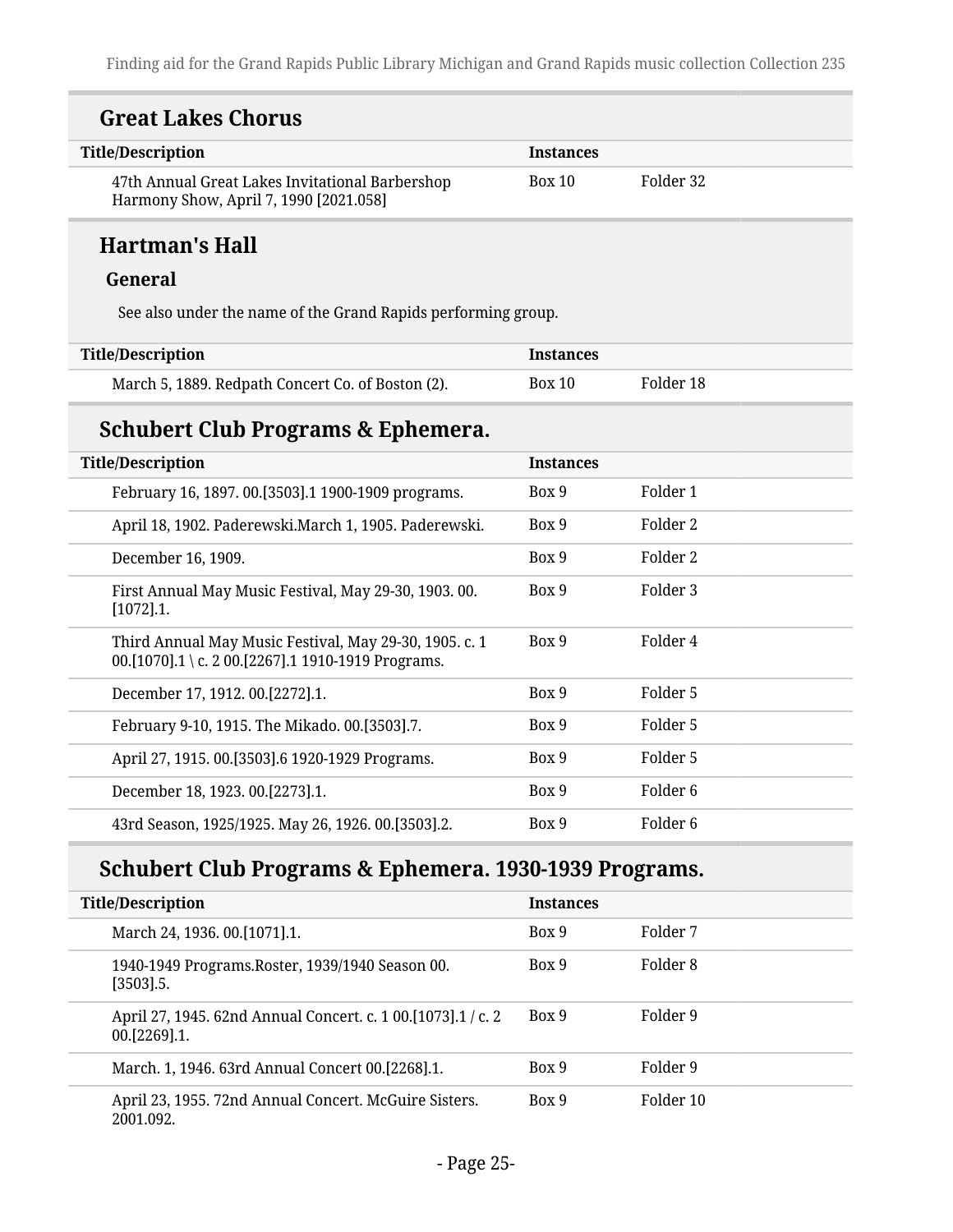#### **General**

See also images from this concert housed in this collection as part of the images Series, Box. 14.

| April 15, 1961. 78th annual Concert.                                                                                                     | Box 9 | Folder 11 |
|------------------------------------------------------------------------------------------------------------------------------------------|-------|-----------|
| April 23, 1983. Associated Male Choruses of America<br>present : a Century of Song, International Big Sing.<br>DeVos Hall, Grand Rapids. | Box 9 | Folder 12 |

#### <span id="page-25-0"></span>**B. Miscellaneous Venues.**

#### **Various programs, 1873-1894.**

| <b>Title/Description</b>                                                                                                                                                                                        | <b>Instances</b> |           |
|-----------------------------------------------------------------------------------------------------------------------------------------------------------------------------------------------------------------|------------------|-----------|
| Programme. February 24, [1873]. [at Mr. George<br>Morton's].                                                                                                                                                    | <b>Box 10</b>    | Folder 19 |
| Grand Concert, under the auspices of the d.M.C.<br>Association. Novemeber 16, 1875. Miss Lina Allardt,<br>Soprano  with Mr. J. de Zielinski's complete orchestra.<br>[Opera House, Grand Rapids].               | <b>Box 10</b>    | Folder 19 |
| Second Chamber-Music Soiree, 62 of the Series. Vi Cycle<br>by mr. J. De Zielinski and his orchestra, at the residence<br>of T.J. O'Briend, Esq. October 30, 1876.                                               | <b>Box 10</b>    | Folder 19 |
| Musical Soiree No. X (10) given by Mr. Henry C. Post, at<br>his residence, no. 158 Ranson St., October 30, 1884.                                                                                                | <b>Box 10</b>    | Folder 19 |
| Impromptu Musicale, given at the Residence of Mrs.<br>Robert Merrill, Summer St., Grand Rapids. September 7,<br>1886. mrs. Jerry Hall. Germania Print.                                                          | <b>Box 10</b>    | Folder 19 |
| Soiree Musicale, at the Residence of Mrs. A.B. Watson,<br>Fulton St., G.R., Novemeber 2nd, 1886. Mrs. Jere M. Hall,<br>given by Mr. H.C. Post.,  Germania Print.                                                | <b>Box 10</b>    | Folder 19 |
| Third Grand Vocal and Instrumental Entertaiment, given<br>under the auspices of the Men's Auxiliary Society of<br>Unity Church, at the Cass Ave. M.E. Church, corner Cass<br>& Selden Ave., Novemeber 22, 1888. | <b>Box 10</b>    | Folder 19 |
| Piano & Song Recital by Marie Louise Bailey, pianiste &<br>Nina Rathbone, Soprano. Helen Putman accompaniste.<br>Novemeber 23, 1894.                                                                            | <b>Box 10</b>    | Folder 19 |
| <b>Calvin College Oratorio Society.</b>                                                                                                                                                                         |                  |           |
| <b>Title/Description</b>                                                                                                                                                                                        | <b>Instances</b> |           |

|                                   | . |  |
|-----------------------------------|---|--|
| Elijah. March 8, 1940. P2004.033. |   |  |
|                                   |   |  |

### **Cathedral of Saint Andrew.**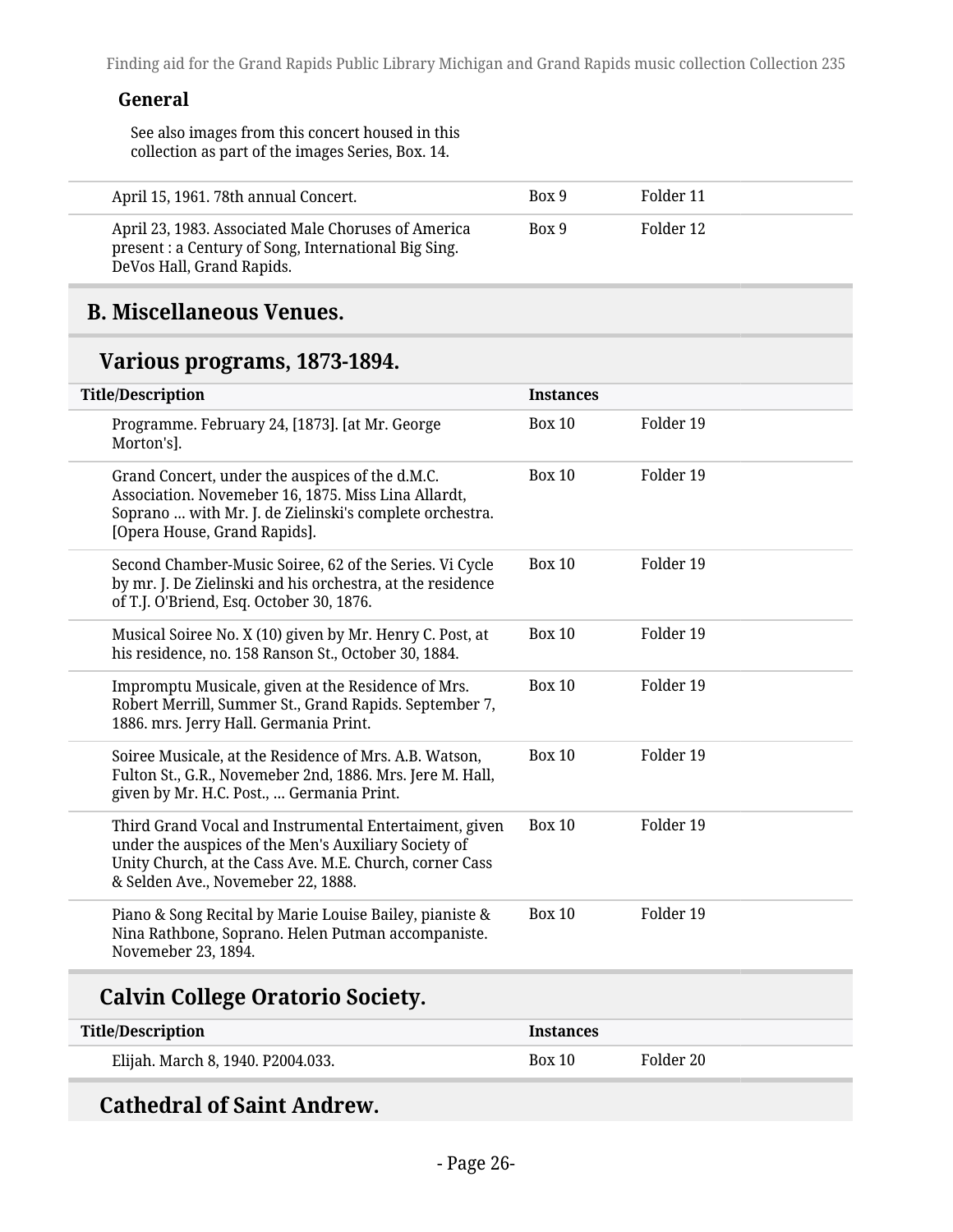| <b>Title/Description</b>                                                                                                                    | <b>Instances</b> |                      |  |
|---------------------------------------------------------------------------------------------------------------------------------------------|------------------|----------------------|--|
| 1949 Christmas. P2004.033.                                                                                                                  | <b>Box 10</b>    | Folder 21            |  |
| <b>East Church.</b>                                                                                                                         |                  |                      |  |
| <b>Title/Description</b>                                                                                                                    | <b>Instances</b> |                      |  |
| East Church Artist Course (4 items). P2004.033.                                                                                             | Box 10           | Folder <sub>22</sub> |  |
| <b>Grand Rapids Tom Mooney Committee of Action.</b>                                                                                         |                  |                      |  |
| <b>Title/Description</b>                                                                                                                    | <b>Instances</b> |                      |  |
| West Sides' Greatest Concert and Halloween Moonlight<br>Dance. October 28, 1933. L.S. D. Hall. P2004.033.                                   | <b>Box 10</b>    | Folder <sub>23</sub> |  |
| <b>Powers Opera House.</b>                                                                                                                  |                  |                      |  |
| <b>Title/Description</b>                                                                                                                    | <b>Instances</b> |                      |  |
| Mms. Schumann Heink, Contralto, Mrs. Katherine<br>Hoffman, accompanist. January 15, 1908. Includes ads<br>and images of related personages. | <b>Box 10</b>    | Folder 24            |  |
| Announcement. "Herbert H. Stalker  Schuil Printing<br>Company.                                                                              | <b>Box 10</b>    | Folder 24            |  |
| Hand written note to Siebe Rosa & Thekla from Pauline.<br>In German or Dutch.                                                               | <b>Box 10</b>    | Folder 24            |  |
| <b>Sacred Heart Conservatory.</b>                                                                                                           |                  |                      |  |
| <b>Title/Description</b>                                                                                                                    | <b>Instances</b> |                      |  |
| 10th Annual Musicale, May 24, 1910 00.[5065].1.                                                                                             | <b>Box 10</b>    | Folder <sub>25</sub> |  |
| <b>St. Mark's Episcopal Church.</b>                                                                                                         |                  |                      |  |
| <b>Title/Description</b>                                                                                                                    | <b>Instances</b> |                      |  |
| St. Mark's Episcopal Church. Organ Dedication Series.<br>Programs 2005.                                                                     | <b>Box 10</b>    | Folder 26            |  |
| General series program, including a history of music at<br>St. Mark's.                                                                      | <b>Box 10</b>    | Folder 26            |  |
| Judith Hancock, May 1, 2005 program flyer with sketch<br>of church on cover. 2005.                                                          | <b>Box 10</b>    | Folder 26            |  |
| <b>Civic Auditorium</b>                                                                                                                     |                  |                      |  |
| <b>Title/Description</b>                                                                                                                    | <b>Instances</b> |                      |  |
| Kent County Infantile Paralysis Benefit Concert, plus<br>related, undated newspaper clipping, 1947-01-13                                    | <b>Box 10</b>    | Folder 28            |  |
| Alec Templeton, pianist program, plus promotional flier,<br>1947-05-01                                                                      | <b>Box 10</b>    | Folder 29            |  |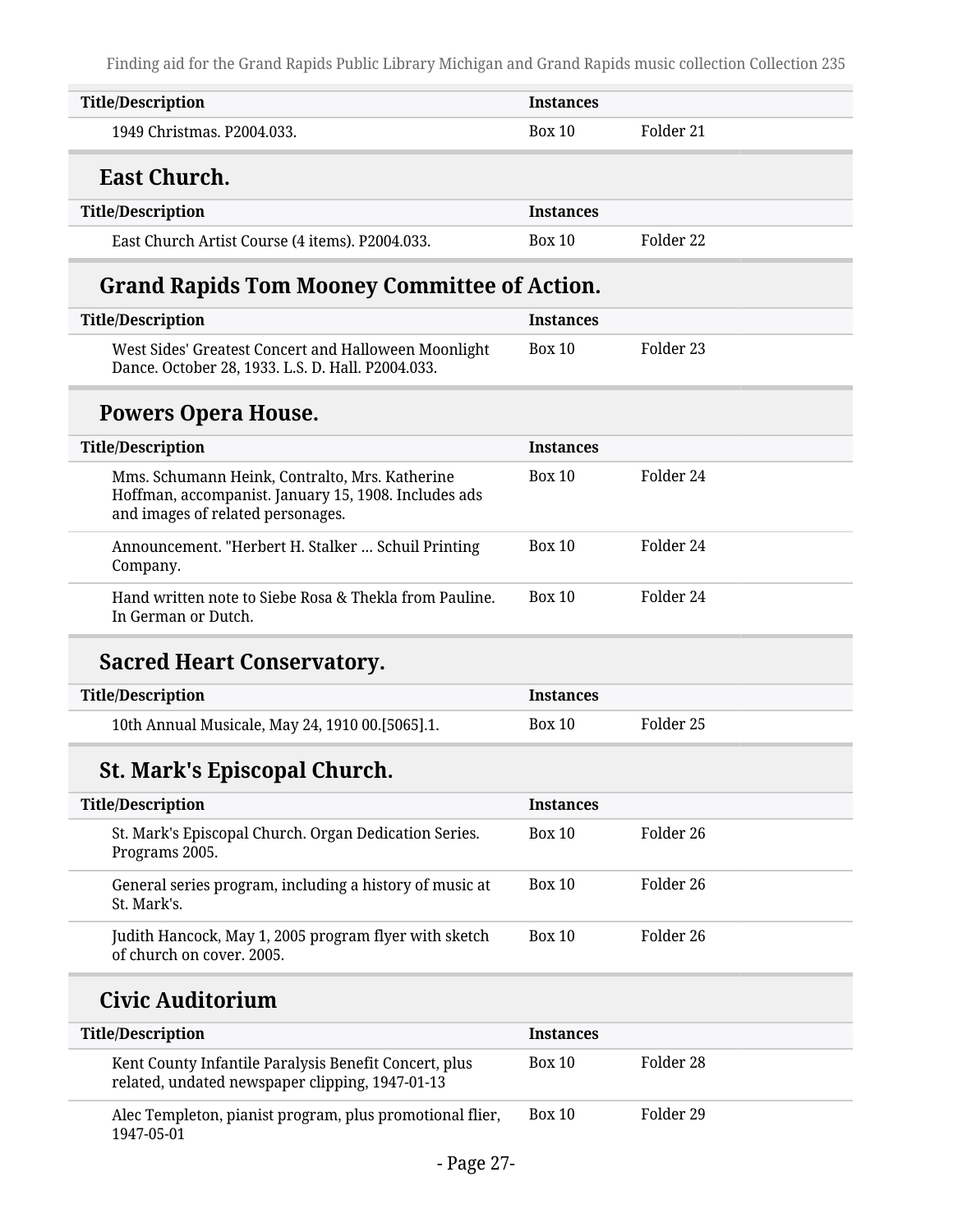Don Cossack Chorus Silver Jubilee Tour program, plus related material, 1946-12-13 Box 10 Folder 30

### <span id="page-27-0"></span>**C. Local Musical Instructors.**

#### **Mr. C.N. Colwell.**

| Title/Description                                                                       | <b>Instances</b> |
|-----------------------------------------------------------------------------------------|------------------|
| (40th) Fortieth Pupil's Recital, December 18, 1899.<br>Invitation/Program. 00.[5748].6. | <b>Box 12</b>    |
|                                                                                         |                  |

## **Miss Mae Voigt.**

| Title/Description                                                                                      | Instances |
|--------------------------------------------------------------------------------------------------------|-----------|
| Recital of pupils of Ms. Mae Voigt, assisted by Miss<br>Lillian Voigt, January 3, n.d. Baptist Church. | Box 12    |

#### **Grand Rapids School of Expression and Dramatic Oratory.**

| <b>Title/Description</b>                                                            | <b>Instances</b> |
|-------------------------------------------------------------------------------------|------------------|
| May 21, 1909. Xisra Gertrude Hooper. (2) at the Ladies<br>Literary Club.            | <b>Box 12</b>    |
| June 10, [n.d.] Ruth Anne Carrier. Graduates' Recital.                              | <b>Box 12</b>    |
| June 17, 1909. Juliet Marguerite Lowes will read "Faust".<br>Post Graduate Recital. | <b>Box 12</b>    |
| October 28, 1909. Ella Marie Reep, Graduate Recital.                                | <b>Box 12</b>    |

#### **^** [Return to Table of Contents](#page-1-0)

#### <span id="page-27-1"></span>**Series VII. Broadcasts.**

| Title/Description                                                                                                                     | <b>Instances</b> |
|---------------------------------------------------------------------------------------------------------------------------------------|------------------|
| Women's History, Grand Rapids Women Musicians, audio<br>cassette tape (master and user copy) and broadcast notes.<br>WFGR [2002.038]. | Box 5            |

#### **^** [Return to Table of Contents](#page-1-0)

### <span id="page-27-2"></span>**Series VIII. Correspondence, Historical Information & Miscellaneous.**

| <b>Title/Description</b>                                                                                                                    | <b>Instances</b> |
|---------------------------------------------------------------------------------------------------------------------------------------------|------------------|
| Celebration of the Arts. In Tribute. October 14-15, 1980.<br>Includes DeVos Hall renderings. RE new Performing Arts<br>Center, P2008.107.5. | <b>Box 11</b>    |